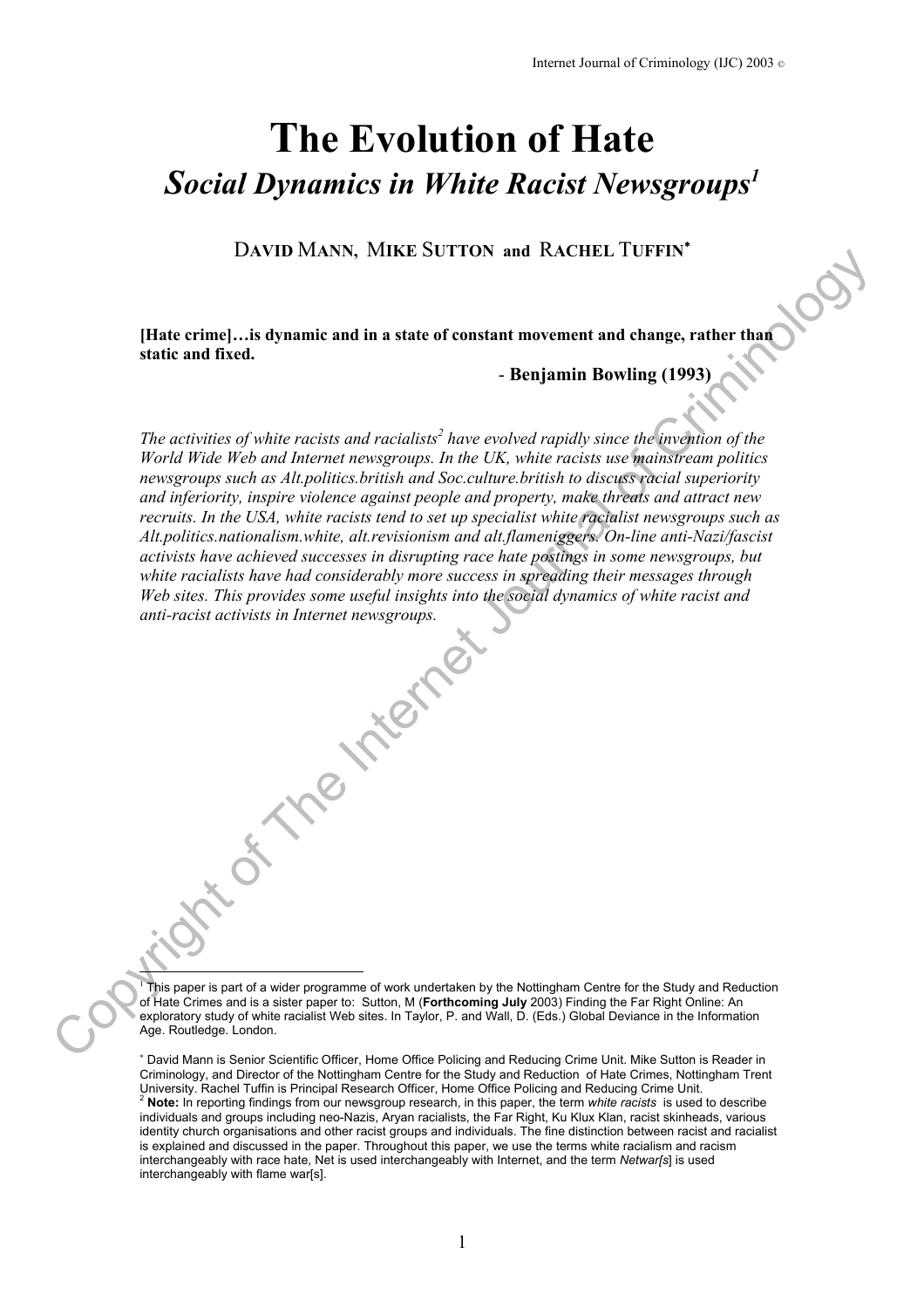Studies of variety and the complexities of offending are useful in helping us understand that 'crime' is not homogenous, and that different types of offending have different causes and consequences that need to be tackled with different methods. In addition to this, knowledge of the impact that crimes have on everyday lives - taken from measurement of the incidence and prevalence of crime - is particularly important. Because of this, we should always be mindful, when focusing on particular types of offending, to seek to examine the reality of the problem. Criminologists must keep the study of crime in the right perspective, or else risk becoming moral panic starters (Cohen 1980). Certainly, in many areas, except perhaps for paedophilia and virus spreading, the sheer volume of on-line anarchy is arguably not as great as some would have us believe (Wall 1998). Yet, in the off-line world, referred to by Pease (2001) as "meatspace", certain types of crime can become heavily concentrated in particular areas - placing enormous burdens upon victims and the criminal justice system (Pease 1998). Research has shown how changes in technology, or the economy, can create markets for stolen goods or increase levels of violent crime with subsequent crime waves (Field 1990; Sutton 1995,1998; Pease 1998). It is important, therefore, to understand how and why crime and offending behaviour adapts and changes. This will help inform policymakers and practitioners to identify the next crime wave before it strikes and to deploy scarce criminal justice, and other detection and crime reduction, resources (Foresight 2000a; 2000b) in both cyberspace and meatspace.

#### **Dealing with definitions**

It is important to explain some of the terms used in this paper because they represent some rather precise Far Right<sup>3</sup> meanings of 'self' and 'us', versus 'them' and 'others'. Although the term racialist and racist are often used interchangeably with fascist and neo-Nazi, many people who define themselves as racialist insist that they are not racists and are not Nazis. The word racialist is used to mean someone who believes in the superiority of one 'race' over another and who voices their views because they are feeling surrounded or outnumbered by representatives of other 'races'. The term racist is used to define someone who simply believes that race is what determines a person's characteristics, so that some races are thought to be superior to others<sup>4</sup>. To emphasise the point, appreciation of such fine distinctions of self definition is necessary if we are to understand more about the way that racialist messages are conveyed in cyberspace, and how the dynamics of racist communication and interaction is likely to evolve and change as a result of the Communications Revolution. To this end, Becker et al (2000) point out: "If we, as a society, are to better understand extremism, then we must seriously review and comprehend the views of extremists, which in turn will lead to a better understanding where much of the hate speech on the internet comes from." As well as understanding where extremist views come from, we also need to understand more about the ways that these views are disseminated in different communities and the impact that that they have on those communities. This is one of the main aims of the research reported in this paper. mynchare receives the vs solid and way is contiluous with the relation of presents of the relations of errors in the right of errors in the right of errors in the right of errors in the right of errors in the right of the

 $\overline{a}$ 

<span id="page-1-0"></span> $3$  In this paper, the term Far Right includes anyone with extreme racist or racialist views.<br>4 Adopted from Hutchinese Enevelopeedia 2000 see:

<span id="page-1-1"></span>Adapted from Hutchinson Encyclopaedia 2000 see:

http://www.tiscali.co.uk/reference/dictionaries/english/data/d0082677.html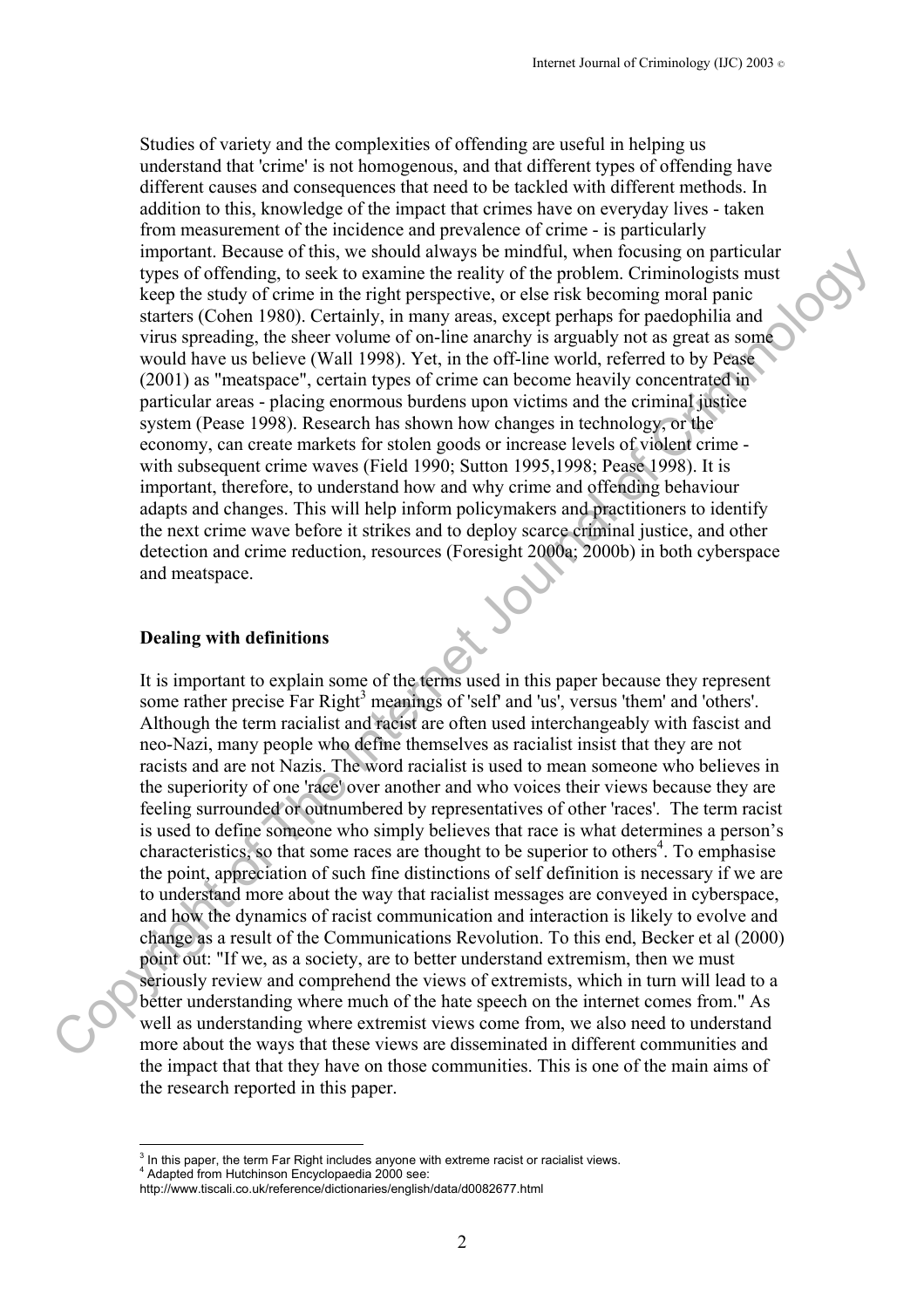In our study of newsgroup dynamics, the term 'racist' is used to describe a broad spectrum of race hate belief systems and groups. We use the term racist in the newsgroup research to include white-separatists, white-racists, white racialists, anti-Semites, those who are fiercely opposed to multiculturalism - or who use known offensive terms to describe people from minority ethnic backgrounds<sup>[5](#page-2-0)</sup>. Those referred to in this way *may* call themselves either 'racist' or 'racialist' and have clearly indicated in their messages that they are happy to be placed under one of these other descriptions. In describing racist members of newsgroups we use the broader term *racists,* as opposed to the term *white racialist*, because members of newsgroups tend to be more disparate and so do not have the same degree of group definition characterised by the many white racialists publishing on Web sites (see Sutton 2003) who prefer to be defined as racialists.

#### **The Main Issue**

The Internet, as an easy and virtually instant, cheap networking and publishing medium, provides a new dimension for the promoters of hate crime. Although Far Right Web sites generally aim to further the interests of white racialists at the expense of minority groups, on rare occasions some of their Web sites are used in an attempt to inflame violence in particular places. For example, following riots in England in 2001, involving activists from far-right groups, the mass media reported stories of how Combat 18 activists circulated the names and addresses of prominent local antiracist figures on their Web site, together with directions for making and storing petrol bombs (Harris, 2001). More usually, however, such Web sites provide links to other sites, or access to books and manuals on techniques of terrorism - including bomb making. For example, the Brick lane Bomber David Copeland was a member of the British National Party (BNP) who learned from the Internet how to make and use pipe bombs and he went on to target gays and lesbians in the Soho district of London. To min way way can tracer when the measures come the measure and any coentry and the criminal of the state of the state of the state of the state of the criminal of criminal of the state of the state of the state of the st

The Net has Web sites for the BNP, White Aryan Resistance, Combat 18, National Alliance, Stormfront, Identity Church Movement, Ku Klux Klan (KKK) and the (US based) militia movement - to name just a few. Clearly, this powerful international communications medium is facilitating neo-Nazi networks as well as the sharing of ideas and ideologies (Back, et al 1998). While the Net appears to be used more for this purpose than as a means of command and control (Whine, M. 2000), there are some reported cases revealing that it has also been used to publish the names addresses, telephone numbers and email addresses of intended targets.

#### **Hate speech, hate crime and white racism**

There is no universally accepted definition of hate crime (Hamm 1994). The term *hate crime* was first used in the USA by politicians and journalists to describe individual crimes that may be perpetrated against one individual, or a group of individuals, on the basis of who they are rather than what they have done (Levin and McDevitt 2002). *Hate speech* is a form of hate crime, and, *speech* can take the form of written or

<span id="page-2-0"></span> $\overline{a}$ <sup>5</sup> It was decided to exclude militia groups from this study, to avoid ambiguity - although some writers are of the opinion that militia groups, although not overtly racist are in fact racist due to their adherence to particular conspiracy theories and the so called New World Order (Barkun 1998).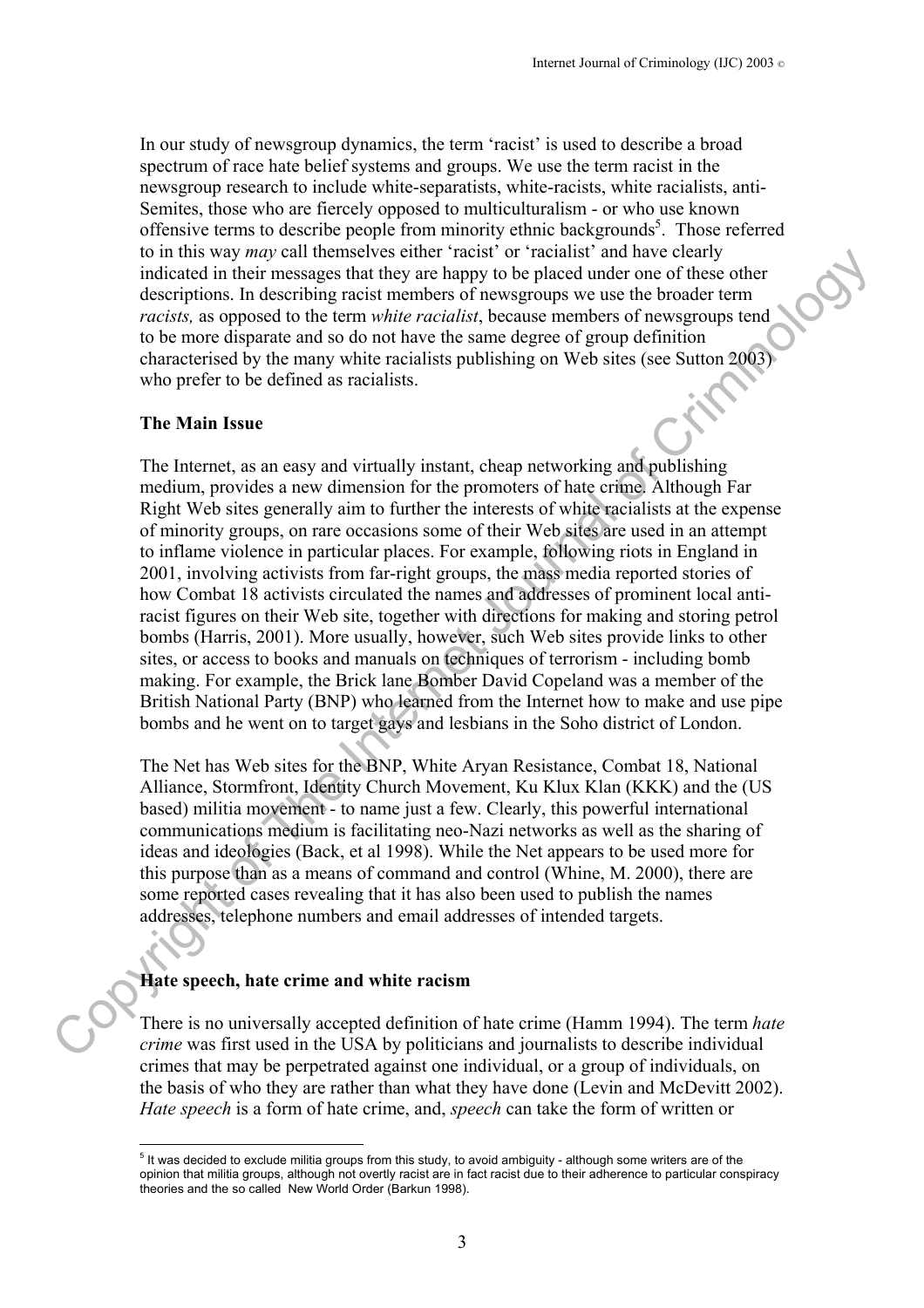spoken words<sup>[6](#page-3-0)</sup>. Becker et al  $(2000)$  define hate speech as: "...speech that inflicts emotional damage and contains inflammatory comments meant to arouse other individuals to cause severe social dislocation and damage." To provide a more detailed definition, Bjoro and Witte's (1993) description of what constitutes racial violence is also equally useful in describing the essential essence of both the criminal and non-criminal hate speech used by white racialists on the Internet:

"In general, perpetrators of racist violence [speech<sup>7</sup>] define their victims as 'them' who are distinguished from 'us' on the basis of skin colour, religion, cultural, ethnic or national origin. Often the presence of 'them' is experienced and portrayed as a threat to 'our' culture, life style, welfare, 'race', etc. 'They' should be excluded from various aspects of life, to varying degrees: from social services, jobs, housing, to living at all in the same country. "

Where the criminal law has been broken in meatspace, then violent racialised hate crime is racially motivated offending falling within the definition of racially aggravated offences under Section 28 of the Crime and Disorder Act 1998 (see Home Office 2002). Tore Bjorgo and Rob Witte (Bjorgo and Witte 1993) provide a simple three-fold typology of racist violence that can be used to determine the level of harm caused by hate crimes on the streets: *terrorist attacks* (bombings, arson, shootings*); street violence* (premeditated or spontaneous) and *vandalism*/*threats/verbal abuse/gestures*. This last category is most likely to be characterised by repeat victimisation, and as such should be viewed as an ongoing process of victimisation having a serious cumulative impact upon victims (Bowling 1990).

Very often, the main motivation for hate crimes is to inform individual victims and, by association, every member of their group that their presence will not be tolerated. Levin and McDevitt (2002) provide a useful *motivation typology* of 4 main types of hate crime that take place on the streets: *Thrill*; *Defence*; *Retaliatory* and *Mission*. *Thrill* hate crimes are described as "recreational" offences where attacks against victims, or their property, are motivated by a desire to achieve peer status and have fun at the expense of clearly definable "others". *Defence* crimes are committed as a means to warn "others" that they should stay away from a certain neighbourhood or place, job or not date "our women". *Retaliatory* crimes are committed for revenge and can involve escalation to larger scale group conflict. Such crimes usually follow-on from incidents between those defined by racialists as "us" and those defined as "others" - in an attempt to exact what might be termed racialised-revenge and to keep the "others" in their place. *Mission* crimes are most usually committed by a number of offenders acting together as an organised hate group, making it their mission in life to attack certain targets. "In general, perpetrators of racist violence [speech<sup>7</sup>] define their victims as "how are distinguished from us on the basis of skim colour, religion, cultimal, enhavor of the main scale in colour colour colour control an

In seeking to understand how it is that the Far Right have been able to operate at all since the end of the Second World War, in countries that fought against, were taken over by, or became the Axis Powers of Nazi Germany and Italy, many writers stress the decline of heavy manufacturing in the West - with the subsequent disenfranchisement of men within traditional working class white communities. This

<span id="page-3-1"></span><span id="page-3-0"></span> $\overline{\phantom{a}}^{\text{6}}$  In the UK, hate speech can be criminal if it falls within the definition of inciting racial hatred. However, the law is quite complex in this area and there are several defences available. For a comprehensive explanation of the law covering racially inflammatory material on the Internet see Home Office (2002).<br>7 Our insertien Our insertion.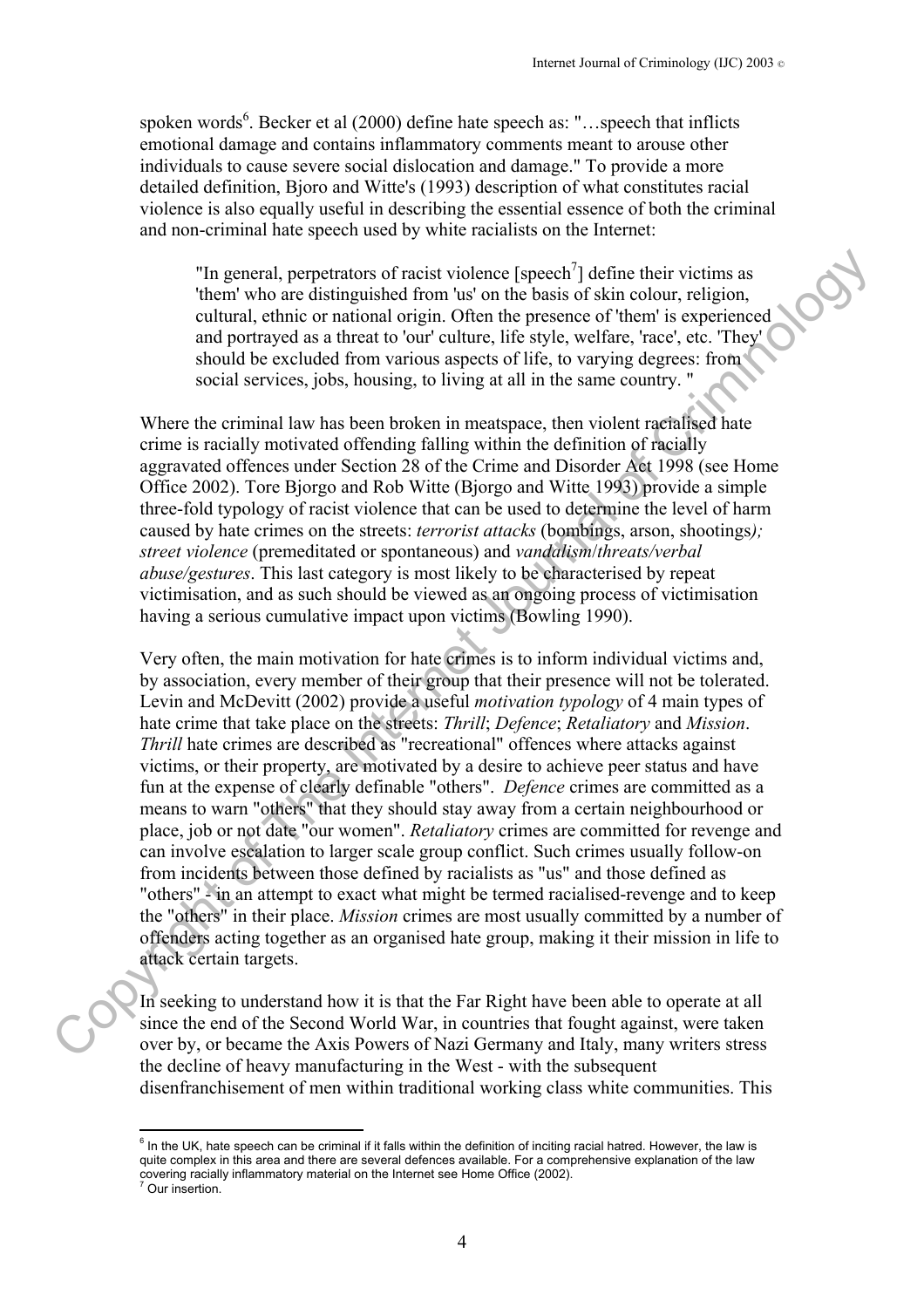explanation has a crucial part in Beck and Tolnay's (1994) three-fold formula for the eruption of racist violence in a community:

- 1. The extent of the presence of racist ideology
- 2. Permissiveness of the state response to racist violence
- 3. Competition for scarce resources

Also recognising the importance of these same 3 factors, Perry (2001) provides an extremely useful and precise explanation of the reasons for many hate crimes in the West:

"Hate crime then, involves acts of violence and intimidation, usually directed toward already stigmatized and marginalized groups. As such, it is a mechanism of power and oppression, intended to reaffirm the precarious hierarchies that characterize a given social order. It attempts to re-create simultaneously the threatened (real or imagined) hegemony of the perpetrator's group and the "appropriate" subordinate identity of the victims group. It is a means of marking both the Self and the Other in such a way as to re-establish their "proper" relative positions, as given and reproduced by broader ideologies and patterns of social and political inequality."

The full reasons for white racialist hate crime are almost certainly too complex to distil into 3 or four key variables and will depend very much upon other factors within individual countries, including perceptions of immigration levels, the media, the political situation and cultural influences (Bjorgo and Witte 1993). In order to understand the motives and meanings for white racialists, and how their organisations and activities have evolved in recent years, it is necessary to know more about the cultural, demographic, economic and political context in each society of interest. The reasons for race hate in particular areas of Britain will undoubtedly share many of the core characteristics of other areas and other countries, yet area has its own unique historical influences.

With a particular focus on racism, justice and the policing of black communities in Britain, Ben Bowling and Coretta Phillips (Bowling and Phillips 2002) poignantly describe the emergence, development, philosophy and effects of notions of white racial superiority in the Western World - from the Sixteenth century to the present day. Bowling and Phillips's (2002) powerful summary of the philosophy of the Far Right British National Party (BNP) serves us well in seeking to understand what they are about - particularly their fears that 'white Britain' will be 'swamped' by dark skinned people with 'other' cultures. Such thinking dominates a sizeable number of extremist groups and is shared by a wider proportion of society. For example, the Home Secretary, David Blunkett notoriously used the term "swamping" when referring to the proportions of asylum seekers in British Schools in 2002 (Sutton 2002). Bowling and Philips seminal text is worth repeating here: Also recognising the importance of these same 3 factors, Perry (2001) provides an extremely useful and precisic explanation of the reasons for many bate erims; in the West "Hate erims then, involves acts of violence and i

> "The British National Party point to a devotion to their 'own' race, with a right to self-preservation. They warn of high ethnic minority birth rates and bemoan the 'inevitable intermingling and intermarriage' that will result in the British nation becoming 'something wholly different, racially and culturally, to what it has been over the past centuries of magnificent British achievement'. As a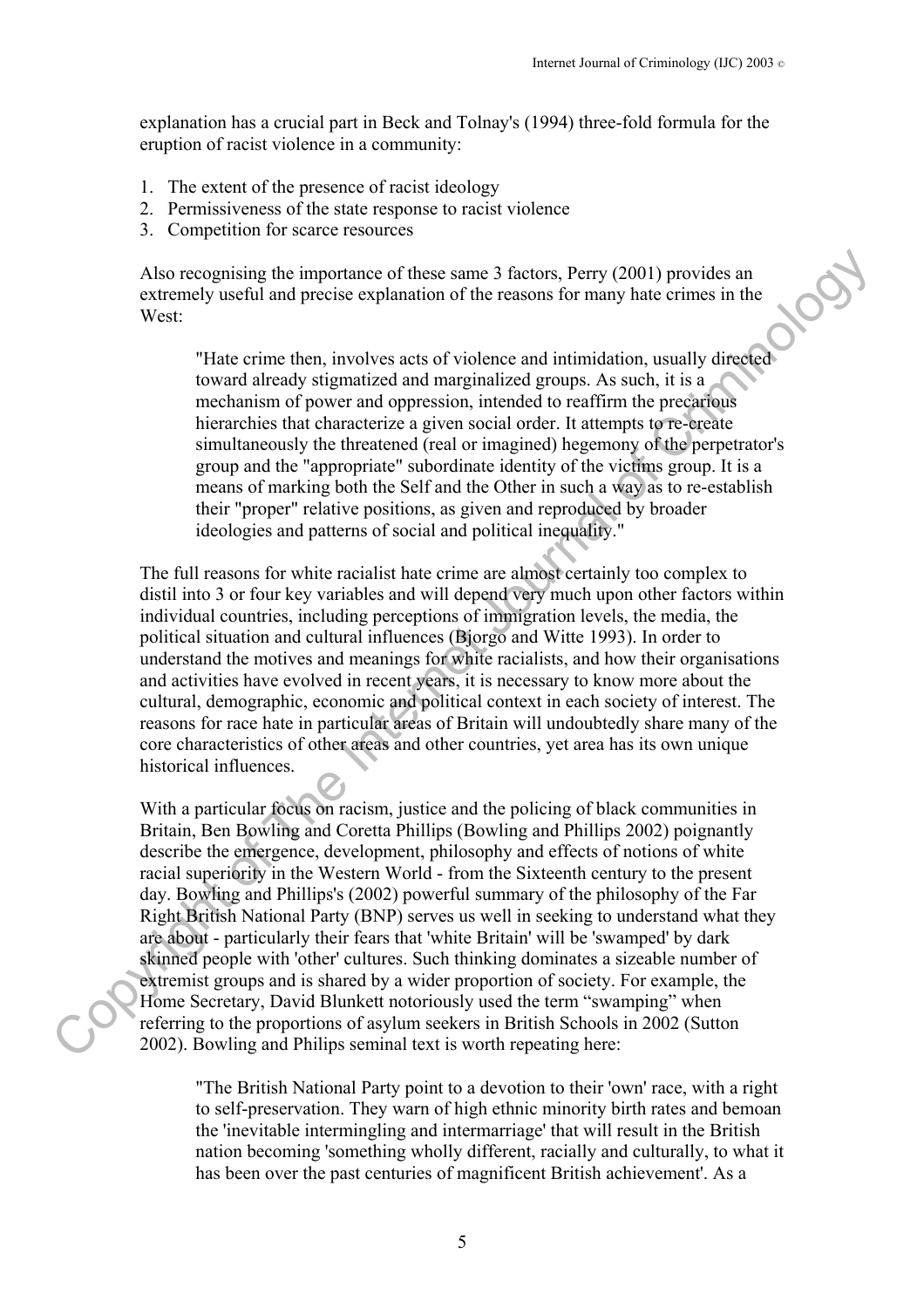solution to this 'problem', they suggest a programme of repatriation which would be, at first, voluntary and later compulsory for all non-whites, including those people whose parents or grandparents were born in Britain."

The BNP have quite a prominent Internet presence and this has probably played a significant role in the communication of ideas by race hate movements in Britain and the United States in recent years. In many cases white racialist hate groups are becoming more political and are seeking to distance themselves from images associated with, so called, red necks or shaven headed racist thugs in boots and braces. Perry (2001), writing about some white racialists in the USA recently becoming political operators, refers to this development as "rhinestone racism" or "button-down-terror". However, what could be termed the *new kidologies of racism* are not yet able to hide the white wolves under sheep clothing. For example, in an article on Mark Collet, leader of the Young British National Party, the journalist Kathy Brewis (Brewis 2002) documents his claims that he is not racist: "Racism is when you hate another ethnic group. We don't hate black people, we don't hate Asians, we don't oppose any ethnic group for what God made them." Yet the racism behind his mask of respectability is soon revealed when later in the interview Collett is reported as saying: "Black men are 60 times more likely to have Aids than a white man." And "Their genes by nature are more promiscuous. When Aids first came out, my dad said they should get together the few people with Aids, drag them off, put a bullet in their heads and we'd have all forgotten about it. I would call it a friendly disease." Such misinformed statements as this are quite typical of those that appear regularly in discussion groups on the Internet, and it is upon these particular racist forums that this article now turns its focus. Inc. cultice 3 micson in Copyright of the Internet Joursel Street in the Internet Internet Internet Internet Internet Internet Internet Internet Scheme Scheme Scheme Scheme Scheme Scheme Scheme Scheme Scheme Scheme Scheme

# **NEWSGROUP RESEARCH**

Newsgroups are open discussion areas on the Internet that, for some time, have been associated with a variety of online criminal activities (Mann and Sutton, 1998). Although laws framed for the 'offline' world may apply equally when online, the Internet presents a special environment for conducting illegal activities. Newsgroups can bring together people, both offenders and victims, who would not normally have met, thus facilitating new types of criminal organisation and offender-victim interaction. Offenders can also use the new environment to co-operate in circumventing crime prevention measures, or perpetrating previously difficult or impractical crimes (Mann and Sutton 1998).

Research by Back et al (1998) revealed important dimensions of exploitation of Web sites by white racialist groups and that newsgroups have also been part of the dissemination, recruitment and bullying armoury of white racialist groups for several years now. Newsgroups, however, remain strangely under-researched in this area, and indeed in all other areas of criminal and deviant activity. This apparent reluctance of criminologists to study such a rich source of data is difficult to understand, particularly considering the relative ease by which social scientists can study such online deviance by using what we have called "invisible non-participant observation" (Mann and Sutton 1998). It appears to us that it is a natural step to undertake an exploratory study of white racists in newsgroups, and the remainder of this paper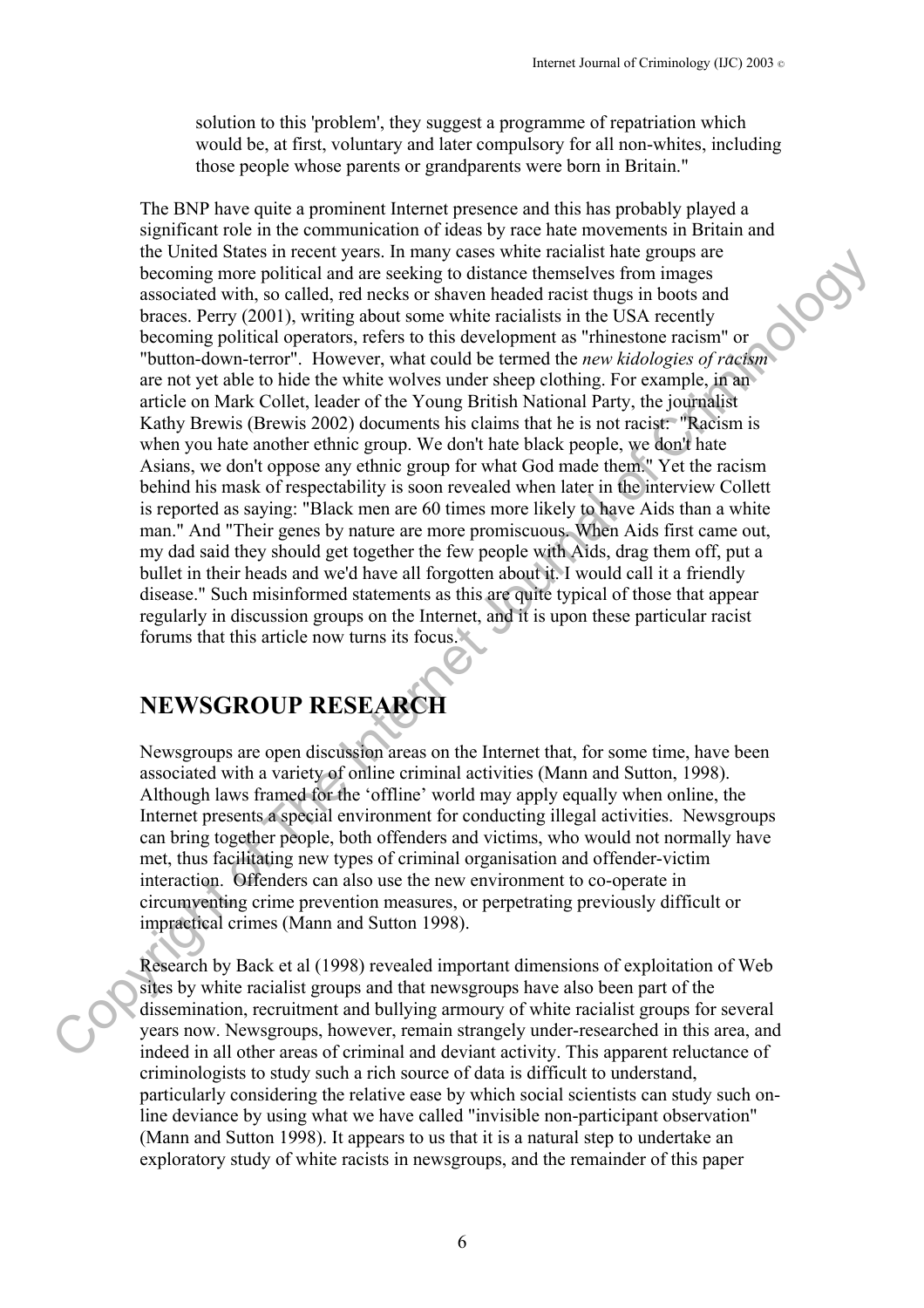presents the initial research findings from a small-scale exploratory research project that was undertaken in 1998 and 1999.

#### **An exploratory study of white racists' use of Internet newsgroups**

This study has two main aims: (1) to advance methods for systematically analysing Internet newsgroups  $\delta$  and, (2) assess the nature, scope and effect of white racist activity in the newsgroup environment. This second aim is addressed by seeking answers to two questions: firstly, to what extent is the new medium being used to disseminate extreme racist views to UK citizens? Secondly, to what extent are specifically racist or anti-Semitic newsgroups being used to foster a community of white racist/racialist militant activists? In this bough mas two mann munit (1) to saven the most of systemating mappears and effect of white accisitatively in the new specifies are and experiment this second aim is addressed by secking answers to two questions. Th

#### **Newsgroup categorisation**

To meet the aims of the research it was decided to examine three categories of newsgroup.

- A Newsgroups intended to foster discussions on UK political or cultural issues. These feature discussions of topical social issues, and some of these may be racist in nature.
- B Newsgroups which are intended to host, and be dominated by, overtly racist discussions, or where holocaust denial (revisionism) and other racist material, is being disseminated.
- C Control newsgroups. These are either 'deviant' or 'straight' groups. The data indicates the degree to which the type A and B groups are similar, or differ, from other newsgroups studied in a quantitative analysis of activitiy.

Many of the racists posting to newsgroups also made homophobic statements. This is an aspect that is not fully examined in this paper, but is one that we would like to research in the future. It is also important to mention at this point that this study does not aim to examine the legality of newsgroup contents, since the legality of such content is very difficult to determine, and there are relatively few convictions in the UK for inciting racial hatred.

## **Newsgroups on the Internet**

Newsgroups were one of the first services available on the early Internet and remain popular today as unrestricted publicly accessible discussion areas, in which a wide range of activities take place including posting opinions, debating, advertising, and disseminating computer files. Communication in newsgroups takes the form of 'posts', which are messages or files sharing similar characteristics to emails<sup>9</sup>. However, whereas emails are sent to individuals, or subscribed distribution lists, newsgroup postings are sent to storage areas - analogous to computer folders or  $direction$  - where they can to be viewed by anyone. Each newsgroup is named using a hierarchical naming convention, where the titles indicate, but do not dictate,

 $\overline{a}$ 

<span id="page-6-0"></span> $8$  This may be of particular concern or interest for UK law enforcement agencies or policy makers.

<span id="page-6-1"></span><sup>&</sup>lt;sup>9</sup> Anyone who posts to a newsgroup can also be said to have thereby 'published' on the Internet.

<span id="page-6-2"></span><sup>&</sup>lt;sup>10</sup> Called newsgroups.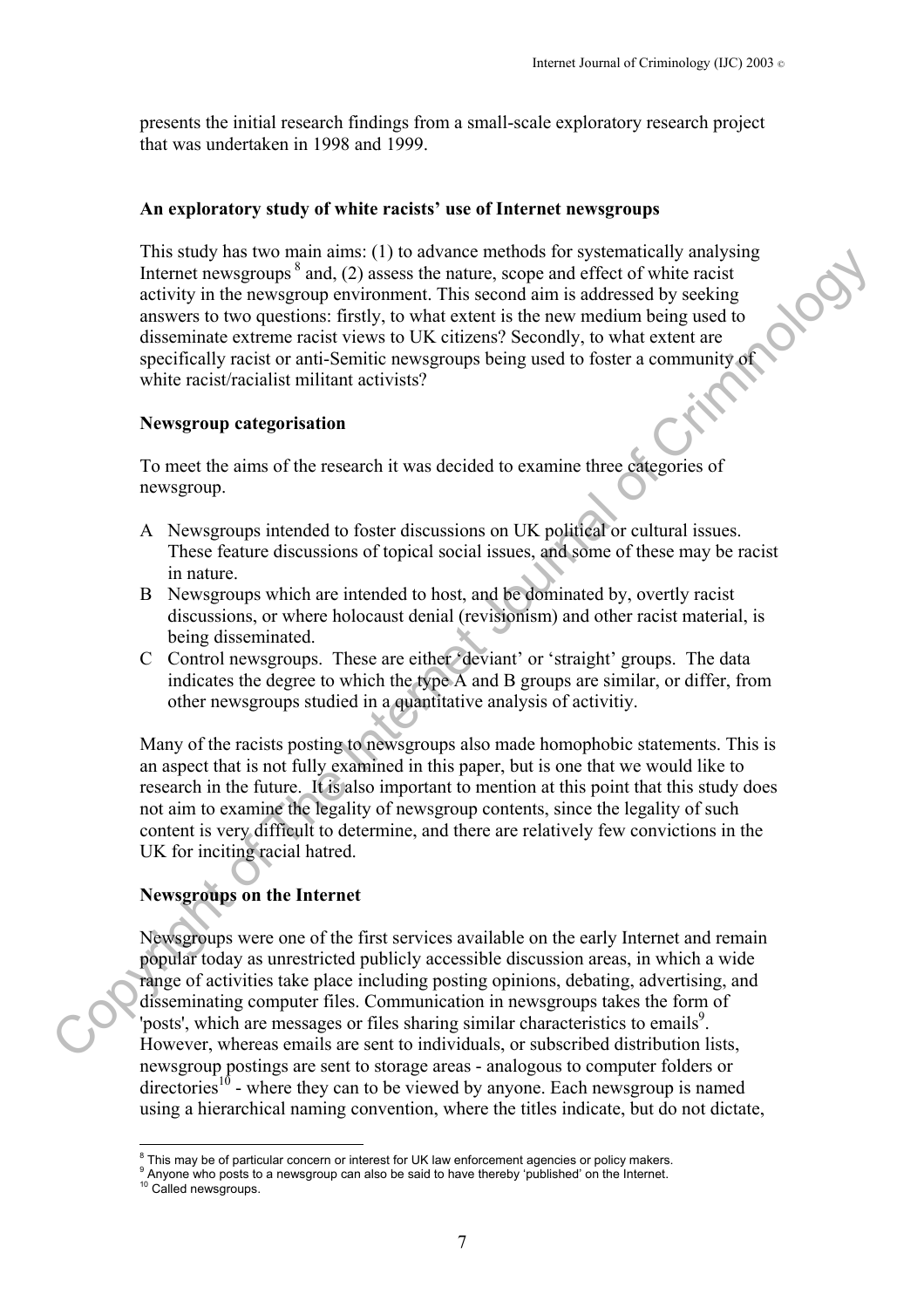the type of messages or discussions to be found within the newsgroup. Messages may stay in a newsgroup for many weeks before the older ones are deleted. As it is possible to reply to messages in a newsgroup, discussions and debates regularly and easily form and evolve over time. At the time of writing, there are approximately 35,000 newsgroups covering a huge range of subjects from particle physics to paintballing.

#### **Contents of newsgroups**

Internet users do not need to connect to a single, central point to access newsgroup messages. Instead, each Internet Service Provider (ISP) has a 'newsgroup server' that stores messages for their own customers. All ISPs network their servers together over the Net so that new messages appearing on one server are regularly copied to all the others until all hold a 'local' copy of the message. Allowing for a lag in disseminating messages, all news servers are effectively identical copies of each other. The only exceptions arise in circumstances where messages to a particular newsgroup are frequently offensive or considered as posing some risk to an ISP's customers. In such cases an ISP may opt to refuse to host the newsgroup, and then messages posted exclusively to that newsgroup will not appear on the ISP's server.<sup>11</sup>

Once a message has been copied from the originating news server to another, it is effectively beyond anyone's control, as the receiving machine may do as its owner/controller wishes with its copy of the message. This makes central administration and censorship of the Internet network next to impossible.<sup>12</sup> However, censorship or control of the messages and data carried at the **local level**, on an ISP's newsgroup server, is possible. If the ISP has full control of their server, they are then able to delete messages, or they can refuse to carry newsgroups that frequently contain illegal or offensive material. Alternatively, an ISP can employ staff to regularly examine the contents of suspicious newsgroups, to then identify and delete files and messages they do not wish to disseminate (carry). However, the volume of traffic in some groups is very high, making this is a time consuming and potentially expensive task. Since the Internet is beyond central regulation, in terms of censorship, ISPs also vary in the extent to which they are willing to control  $\alpha$ cess<sup>13</sup>. **Contents of newsgroups**<br>
Thermet users do not need to enmoct to a single, central point to access newsgroup<br>
messages. Instead, cash internet Scrive Provider (ISP) has a "newsgroup server" that<br>
stores messages for the i

# **Equipment used in the newsgroup study.**

 $\overline{a}$ 

In the newsgroup study, data was collected on PCs, with standard dial-up accounts, connected to an ISP in the UK - which (at the time) took comprehensive news feed. The research PCs had no connections to other networks or PCs and so were "standalone" machines – which is a necessary precaution for security reasons. The data for the qualitative analysis was collected using the newsreader programs Forte Free Agent and Microplanet Gravity, with some use of the Web sites Deja News

<span id="page-7-0"></span> $11$  Internet Service Providers that do not censor in this way, and so allow their customers access to the full list of

<span id="page-7-1"></span>newsgroups, are said to take a 'full news feed'.<br><sup>12</sup> . There is, however, a somewhat limited mechanism for attempting to prevent distribution and this is discussed below under the subheading "*Cancels*". 13 If ISPs fear this policy will leave them vulnerable to prosecution for obscenity or libel, they may opt to frequently

<span id="page-7-2"></span>delete or purge contents of the newsgroup, ensuring that it only contains information from the previous few hours, thereby reducing its value and possibly allowing them a legal defence.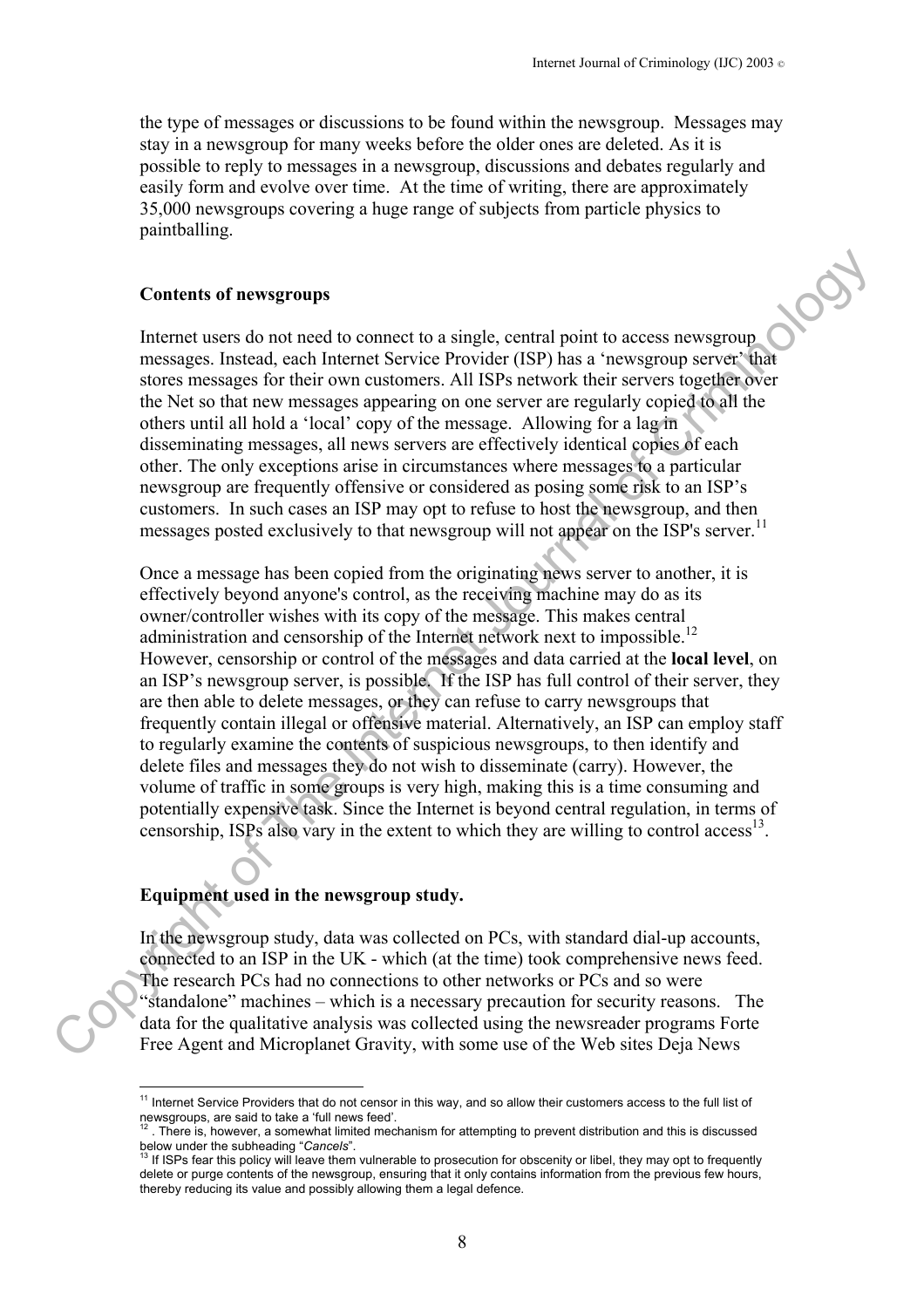(www.deja.com, and groups.google.com) for accessing older archived material. All of the quantitative, statistical data was collected and analysed using purpose built applications written by David Mann, in Microsoft Visual Basic.

#### **Newsgroup selection**

 $\overline{a}$ 

Newsgroups may have anything from zero, to many thousands of messages. With over 30,000 newsgroups to consider for inclusion in this study it was impractical to examine them all to identify which ones to look at in more depth. However, a practicable solution soon became apparent. Debates in newsgroups on similar topics can be linked by a practice called *cross* posting, whereby a message is simultaneously sent to more than just one newsgroup. And it is common for replies to cross-posted messages to be cross-posted themselves, thereby creating a dialogue between previously unconnected groups. Messages may be cross-posted because the subject is perceived to be of interest to other groups. For example, a question on UK elections may be posted to *uk.legal* and *uk.politics.misc*. Alternatively, the poster may wish to start an argument or debate by posting to two groups whose readers would normally be opposed to each other's views, such as *alt.religion.christian* and *alt.atheism*. An analysis of cross-posts is, therefore, likely to show the relationships that are supportive, antagonistic and indifferent, between the newsgroups under study.<sup>14</sup> This was the key to this part of our research strategy - to identify suitable racist and antiracist newsgroups, in order to study the dynamics of racism in that medium. Newsgroups may have any<br>move appoint at the store in this satisfy the sample force over 30,000 newsgroups to consider for inclusion in this satisfy the sample clear<br>examine the mail to identify which ones to look at in mo

Data in the form of written posts were collected from a small selection of apparently racist newsgroups, with racist sounding names. After examining the contents of messages in these newsgroups, it was possible to then identify other newsgroups to which participants most frequently cross-posted. This method might be considered as remotely similar to a snowball sample, sometimes used in social research involving hard-to-reach groups, where random samples are unlikely to generate suitable respondents. In a snowball sample, initial contacts are asked to recommend further contacts with the required sample characteristics. The major difference in our on-line research is that participants were simply monitored to see whom they posted to, rather than asked to recommend a suitable interviewee. In effect, what might be called a *surveillance-snowball sample* was taken.

The first data were collected from newsgroups *alt.nationalism.white.power* (a.n.w.p) and *uk.politics.misc* (u.p.m) in August 1999. These initial groups were chosen after a preliminary examination of approximately 40 newsgroups with names indicating that they might contain either racist discourse, or a general discussion of UK political issues. In both cases, an important criterion for selection was the large number of messages appearing in the newsgroup. The first was examined initially because of its explicitly racist title, while the second because it was found to contain lengthy discussions (threads) on issues of race. After studying the groups for a few weeks, and confirming that they would be of interest, a list was made of those other newsgroups to which these first two most commonly cross-posted.

<span id="page-8-0"></span><sup>&</sup>lt;sup>14</sup> The results of this analysis of cross-posting between racist newsgroups is presented below in the section covering findings on *Category B* newsgroups.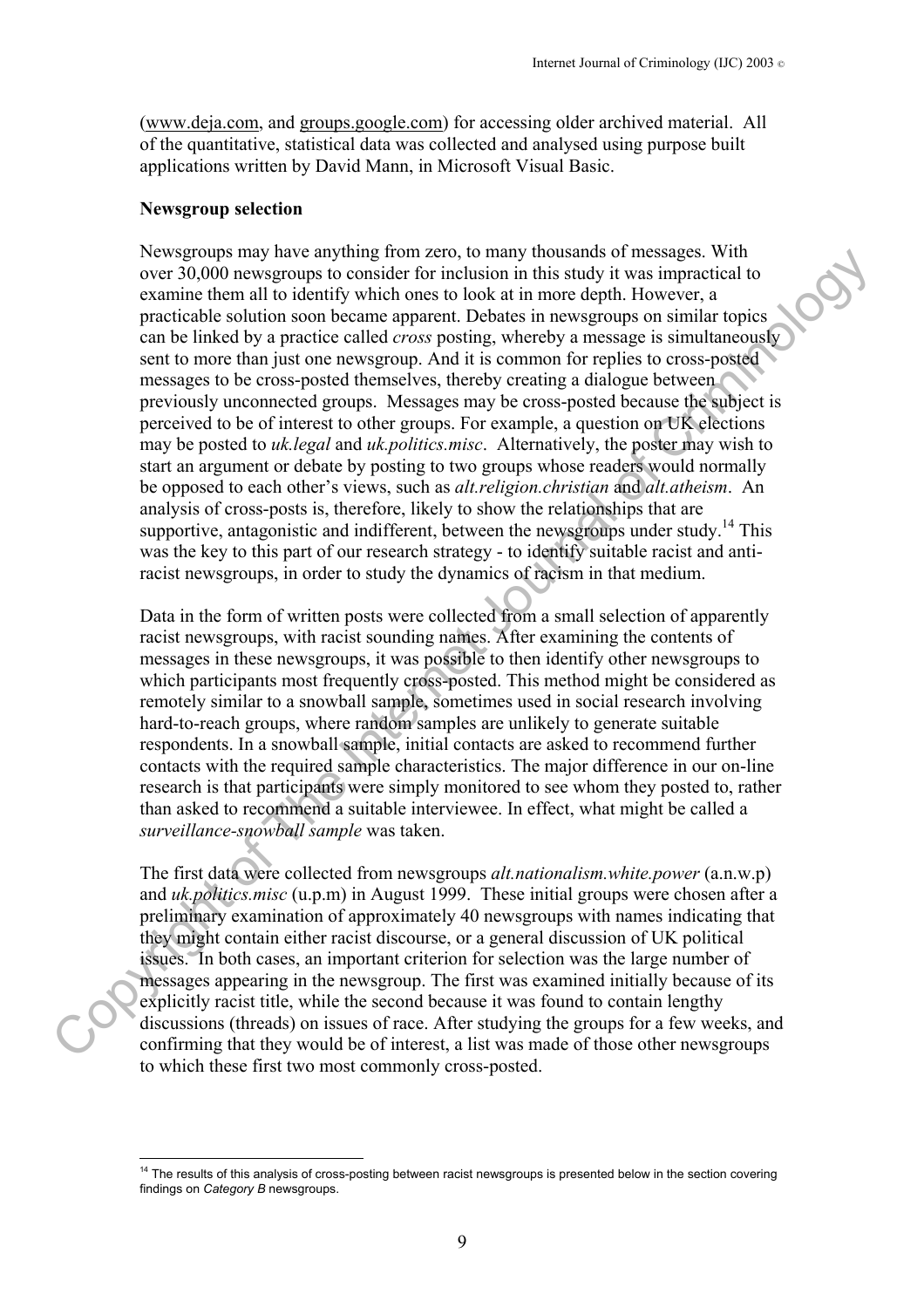#### **Newsgroup characteristics**

Table 1 shows the number of primary newsgroups examined, their categorisation, the period over which data was collected and the number of messages posted during that time. Newsgroups in Category C were chosen to give a diverse range of **control** groups. The first is one that its own members would call a "binary" group. Here little or no discussion goes on, since most of the files consist of computer software - such as utilities, applications or games. Still images or movies can also be sent to, and downloaded from, binary groups. Binary newsgroups are quite common on Usenet and their characteristics are radically different from others simply because they are used almost exclusively for the transfer of large files and so rarely contain lengthy discussions. The other newsgroup samples include an "illicit" group concerned with discussing hard drugs, a general "chat" group, and a question and answer or "information" group. An important factor in the selection of all of these groups was their relatively high level of activity. From the two members would can all when the steel that the internet Internet The Internet Internet Internet Internet Internet Southwest Computer space such as such that such that the steel such that such that the steel sou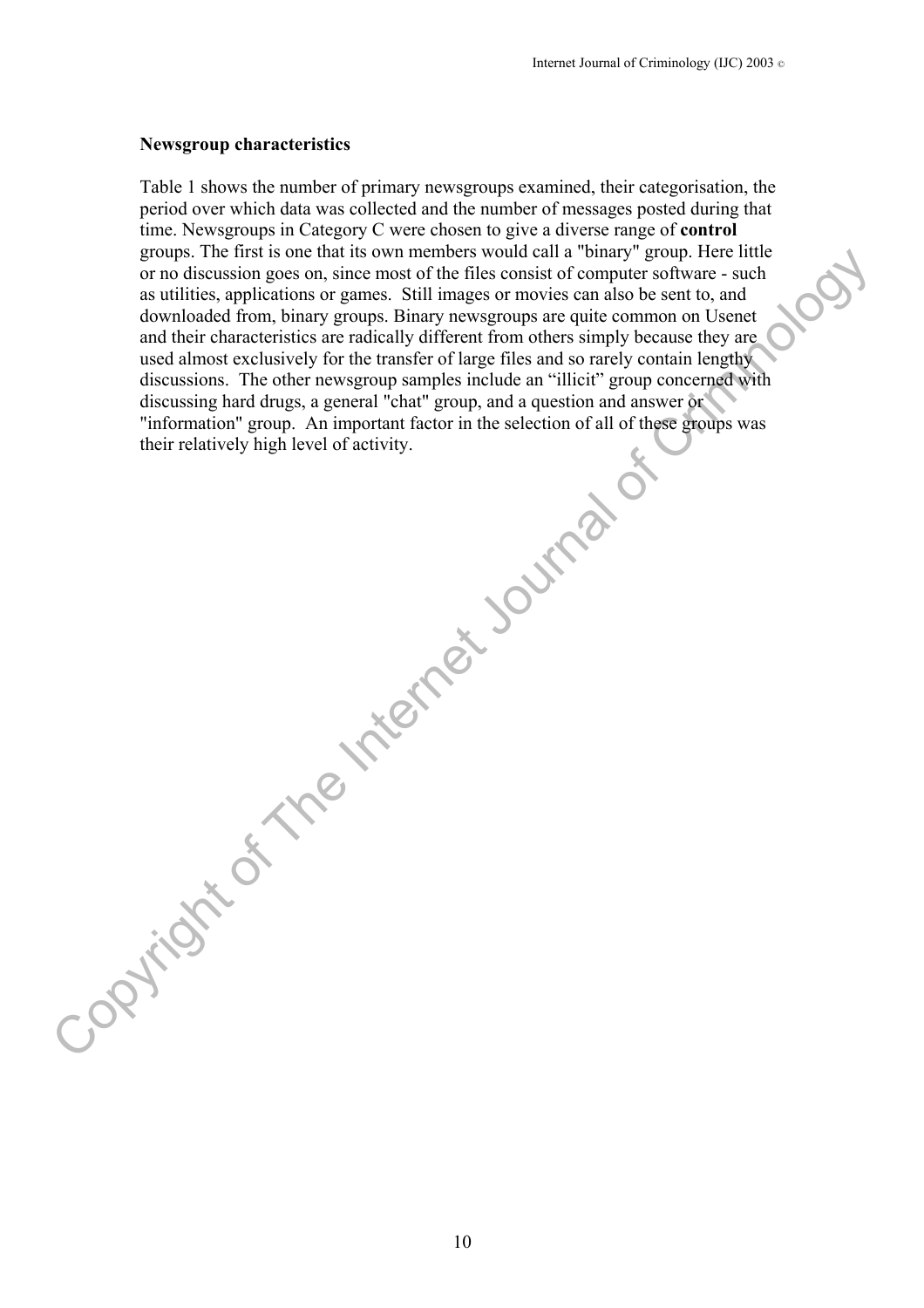| Sample newsgroups during period of study <sup>15</sup>                                                                                                                                                                                                                                                                                                                                                                                                                                                                                                                                                                                                                           |                   |          |                                                                               |               |  |
|----------------------------------------------------------------------------------------------------------------------------------------------------------------------------------------------------------------------------------------------------------------------------------------------------------------------------------------------------------------------------------------------------------------------------------------------------------------------------------------------------------------------------------------------------------------------------------------------------------------------------------------------------------------------------------|-------------------|----------|-------------------------------------------------------------------------------|---------------|--|
|                                                                                                                                                                                                                                                                                                                                                                                                                                                                                                                                                                                                                                                                                  | Dates (inclusive) |          |                                                                               |               |  |
|                                                                                                                                                                                                                                                                                                                                                                                                                                                                                                                                                                                                                                                                                  | From              | To       | Messages                                                                      | Mess /<br>Day |  |
| Category A (UK discussion)                                                                                                                                                                                                                                                                                                                                                                                                                                                                                                                                                                                                                                                       |                   |          |                                                                               |               |  |
| Uk.politics.misc                                                                                                                                                                                                                                                                                                                                                                                                                                                                                                                                                                                                                                                                 | Aug-99            | May-00   | 82700                                                                         | 302           |  |
| Soc.culture.british                                                                                                                                                                                                                                                                                                                                                                                                                                                                                                                                                                                                                                                              | $Jan-00$          | $May-00$ | 56000                                                                         | 463           |  |
| Alt.politics.british                                                                                                                                                                                                                                                                                                                                                                                                                                                                                                                                                                                                                                                             | Oct-99            | $Mav-00$ | 47500                                                                         | 223           |  |
| Category B (racist/anti-Semitic)                                                                                                                                                                                                                                                                                                                                                                                                                                                                                                                                                                                                                                                 |                   |          |                                                                               |               |  |
| Alt.politics.nationalism.white                                                                                                                                                                                                                                                                                                                                                                                                                                                                                                                                                                                                                                                   | Aug-99            | May-00   | 46500                                                                         | 170           |  |
| Alt.revisionism                                                                                                                                                                                                                                                                                                                                                                                                                                                                                                                                                                                                                                                                  | Sep-99            | $May-00$ | 113000                                                                        | 465           |  |
| Alt.politics.white-power                                                                                                                                                                                                                                                                                                                                                                                                                                                                                                                                                                                                                                                         | Sep-99            | May-00   | 42500                                                                         | 175           |  |
| Alt.flame.niggers                                                                                                                                                                                                                                                                                                                                                                                                                                                                                                                                                                                                                                                                | <b>Nov-99</b>     | $May-00$ | 25000                                                                         | 137           |  |
|                                                                                                                                                                                                                                                                                                                                                                                                                                                                                                                                                                                                                                                                                  |                   |          |                                                                               |               |  |
| Category C (comparator/control)                                                                                                                                                                                                                                                                                                                                                                                                                                                                                                                                                                                                                                                  |                   |          |                                                                               |               |  |
| Alt.binaries.warez.ibm-pc                                                                                                                                                                                                                                                                                                                                                                                                                                                                                                                                                                                                                                                        | Jan-00            | $Mar-00$ | 146326                                                                        | 2439          |  |
| Alt.drugs.hard*                                                                                                                                                                                                                                                                                                                                                                                                                                                                                                                                                                                                                                                                  | Apr-99            | $May-00$ | 42000                                                                         | 106           |  |
| Uk.local.london                                                                                                                                                                                                                                                                                                                                                                                                                                                                                                                                                                                                                                                                  | Jan-00            | $May-00$ | 26000                                                                         | 215           |  |
| Microsoft.public.excel.programming                                                                                                                                                                                                                                                                                                                                                                                                                                                                                                                                                                                                                                               | Jan-00            | Apr-00   | 23000                                                                         | 253           |  |
|                                                                                                                                                                                                                                                                                                                                                                                                                                                                                                                                                                                                                                                                                  |                   |          |                                                                               |               |  |
| *not continuous                                                                                                                                                                                                                                                                                                                                                                                                                                                                                                                                                                                                                                                                  |                   |          |                                                                               |               |  |
| The racist groups under consideration are comparable in size to other large<br>newsgroups discussing broad political or topical issues - although the largest political<br>newsgroups, such as <i>alt.politics.usa.republican</i> can attract 800-900 posts per day,<br>which is 2-6 times the size of these newsgroups. It should also be noted that the<br>number of posts in the Category B groups are somewhat overstated due to particular,<br>yet numerous, disruptive activities that are unique to this category. To avoid<br>digressing to far from the thematic structure of this paper, these are discussed in depth<br>below, under the <i>ForgerBot</i> subheading. |                   |          |                                                                               |               |  |
|                                                                                                                                                                                                                                                                                                                                                                                                                                                                                                                                                                                                                                                                                  |                   |          | A simple measure of the average message length of newsgroup messages yields a |               |  |

**Table 1**

A simple measure of the average message length of newsgroup messages yields a value of approximately 80 lines per post. On face value, this actually overestimates the volume of original material within the group, because it is common practice to reproduce and include lines from a message when replying to it. Even after making some allowances for such factors, it is plain that reading and assessing every new message posted to these newsgroups would take many hours each day - due to the size of the groups. Therefore, only messages with a subject line appearing relevant to this study were examined in closer detail. In the Category B groups, where many of the subject lines appeared relevant, we concentrated on long *threads*. A thread is a series of linked, follow-up messages which can ultimately be traced back to a single originating message. Threads can be thought of as conversations where each message is a reply to a previous message in the thread. The topic or 'subject line' of the thread

<span id="page-10-0"></span> $\overline{a}$ <sup>15</sup> Alt. = alternative; Soc. = society; UK and Microsoft are self-explanatory.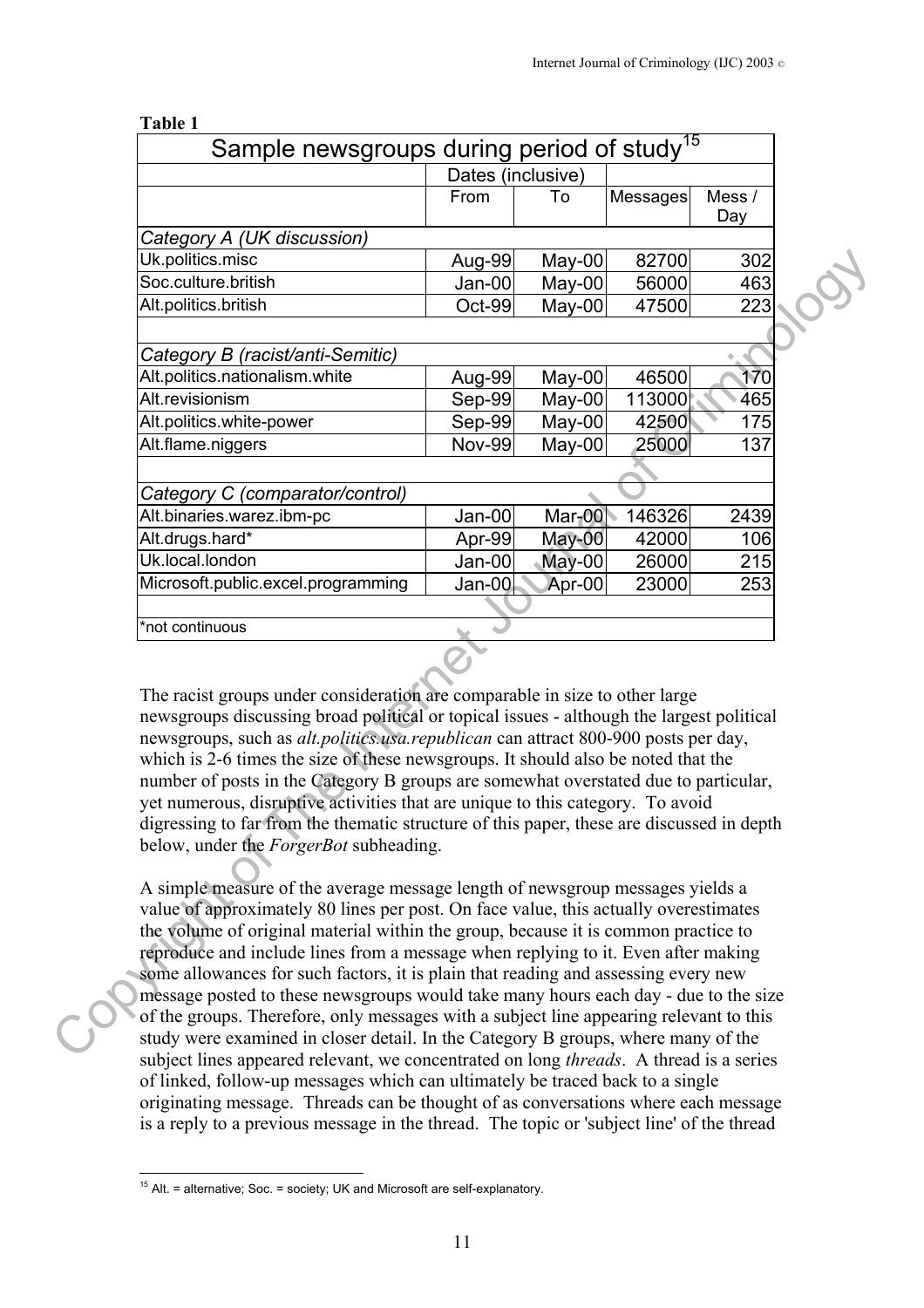should indicate its contents, but frequently the focus of the messages will move 'off topic' as the thread develops.

Figure 1 shows a thread as it appears in the newsreader Forte Free Agent. Numbers in the subject column indicate the message's length, whist text in the subject column indicates either the message author's email address or the subject of the message/thread (in bold). The thread shown, entitled *'Re: Adolf Hitler: A Martyr For The White Race',* shows 26 messages in the thread. Indentation implies that the message is sent in reply to the message above it, which may be some lines further up the thread. Long threads frequently indicate lengthy discussions on items of particular interest to the group and/or the presence of a *flame war* (discussed later, below). It is important to note that we are not implying in any way that those shown on Figure 1 are racists, because many of those participating in these news groups are anti-racists and it is also possible for someone to fraudulently send a message as though it came from an email address belonging to someone else.

#### **Figure 1**

|                                                                                                      | interest to the group and/or the presence of a <i>flame war</i> (discussed later, below). It is<br>important to note that we are not implying in any way that those shown on Figure 1    |                                |
|------------------------------------------------------------------------------------------------------|------------------------------------------------------------------------------------------------------------------------------------------------------------------------------------------|--------------------------------|
|                                                                                                      | are racists, because many of those participating in these news groups are anti-racists                                                                                                   |                                |
|                                                                                                      | and it is also possible for someone to fraudulently send a message as though it came                                                                                                     |                                |
|                                                                                                      | from an email address belonging to someone else.                                                                                                                                         |                                |
|                                                                                                      |                                                                                                                                                                                          |                                |
| <b>Figure 1</b>                                                                                      |                                                                                                                                                                                          |                                |
| Free Agent - [alt.revisionism]                                                                       |                                                                                                                                                                                          | $\Box$ ol $\times$             |
| Edit<br>Eile                                                                                         | Online<br>Post Navigate<br>Group<br>Options<br>Window<br>Message                                                                                                                         | $-10x$<br>Help                 |
|                                                                                                      | $\mathbf{e}$<br>首陷台险<br>$\mathbf{P}$<br>聂<br>W                                                                                                                                           | 570P                           |
| <b>Groups</b>                                                                                        | <b>Message List</b><br>Message                                                                                                                                                           |                                |
| Status                                                                                               | Subject                                                                                                                                                                                  | Date<br>Ð                      |
|                                                                                                      | 39 Re: >The Real Motivation Behind Lawsuits Being Threatened in USENET                                                                                                                   | David Gel 19/01/0 01:56        |
|                                                                                                      |                                                                                                                                                                                          | 19/01/0 02:20                  |
| 82                                                                                                   | 31 Re: Adolf Hitler: A Martyr For The White Race (Richard Phillips <rgphill2@mediaone.net>)<br/>Richard Phillips <rgphill2@mediaone.net></rgphill2@mediaone.net></rgphill2@mediaone.net> | 19/01/0 02:38<br>19/01/0 02:43 |
| 47                                                                                                   | Richard Phillips <rgphill2@mediaone.net></rgphill2@mediaone.net>                                                                                                                         | 19/01/0 03:02                  |
| 35                                                                                                   | Orac <drac2001@aol.com></drac2001@aol.com>                                                                                                                                               | 19/01/0 04:02                  |
| 27                                                                                                   | fledgist@aol.comkillspam (Fledgist)                                                                                                                                                      | 19/01/0 04:17                  |
| 18<br>28                                                                                             | jeff_brown@bigfoot.com (Jeffrey G. Brown)<br>Richard Phillips <rgphill2@mediaone.net></rgphill2@mediaone.net>                                                                            | 19/01/0 04:19<br>19/01/0 04:41 |
| 53                                                                                                   | jeff_brown@bigfoot.com (Jeffrey G. Brown)                                                                                                                                                | 19/01/013:19                   |
| 82                                                                                                   | Richard Phillips <rgphill2@mediaone.net></rgphill2@mediaone.net>                                                                                                                         | 19/01/0 22:56                  |
| 74                                                                                                   | jeff_brown@bigfoot.com (Jeffrey G. Brown)                                                                                                                                                | 20/01/0 01:29                  |
| 102<br>60                                                                                            | Richard Phillips <rgphill2@mediaone.net><br/>jeff_brown@bigfoot.com (Jeffrey G. Brown)</rgphill2@mediaone.net>                                                                           | 20/01/0 01:59<br>20/01/0 03:58 |
| 82                                                                                                   | Richard Phillips <rgphill2@mediaone.net></rgphill2@mediaone.net>                                                                                                                         | 20/01/0 05:48                  |
| 92                                                                                                   | "Don Steitz" <webmaster@creditcardnow.net></webmaster@creditcardnow.net>                                                                                                                 | 24/01/0 07:34                  |
| 22                                                                                                   | Orac <orac_usa@hotmail.com></orac_usa@hotmail.com>                                                                                                                                       | 20/01/0 14:56                  |
| 31                                                                                                   | Richard Phillips <rgphill2@mediaone.net></rgphill2@mediaone.net>                                                                                                                         | 20/01/0 19:23                  |
| 14<br>96                                                                                             | saratoga@myremarq.com (China NYPD Blue)<br>ledgist@aol.comkillspam (Fledgist)                                                                                                            | 20/01/0 01:32<br>19/01/0 04:46 |
| 13                                                                                                   | saratoga@myremarq.com (China NYPD Blue)                                                                                                                                                  | 19/01/0 04:54                  |
| 19                                                                                                   | Orac <drac_usa@hotmail.com></drac_usa@hotmail.com>                                                                                                                                       | 19/01/0 16:23                  |
| 67                                                                                                   | ledgist@aol.comkillspam (Fledgist)                                                                                                                                                       | 19/01/0 04:56                  |
|                                                                                                      | atticus@mindspring.com (Andy Walton)<br>steve wolk <sjw2428@erols.com></sjw2428@erols.com>                                                                                               | 19/01/0 04:59<br>19/01/0 05:36 |
| 37                                                                                                   | Richard Phillips <rgphill2@mediaone.net></rgphill2@mediaone.net>                                                                                                                         | 19/01/0 05:56                  |
| المسارين والمسارين والمسارين والمسارين والمسارين والمسارين والمسارين والمسارين والمسارين<br>45<br>47 |                                                                                                                                                                                          | 19/01/0 10:53                  |
| 65                                                                                                   | atticus@mindspring.com (Andy Walton)                                                                                                                                                     |                                |
| 72<br>E                                                                                              | Richard Phillips <rgphill2@mediaone.net></rgphill2@mediaone.net>                                                                                                                         | 19/01/0 22:59                  |
|                                                                                                      |                                                                                                                                                                                          | Offline<br><b>SCRL</b>         |

#### **Degree of activity**

A large number of messages were sent to the category B (racist groups) in the early hours of the morning, when little or no activity might be expected. The date and local time at which a message is sent is included in the header of the message. The header is the section of the post that contains all the message's technical information - such as the email address of the sender; the number of lines in the message; or other groups to which the message has been sent. For the specific purposes of this study, a program was written to extract and collate this data from the headers of the messages - thereby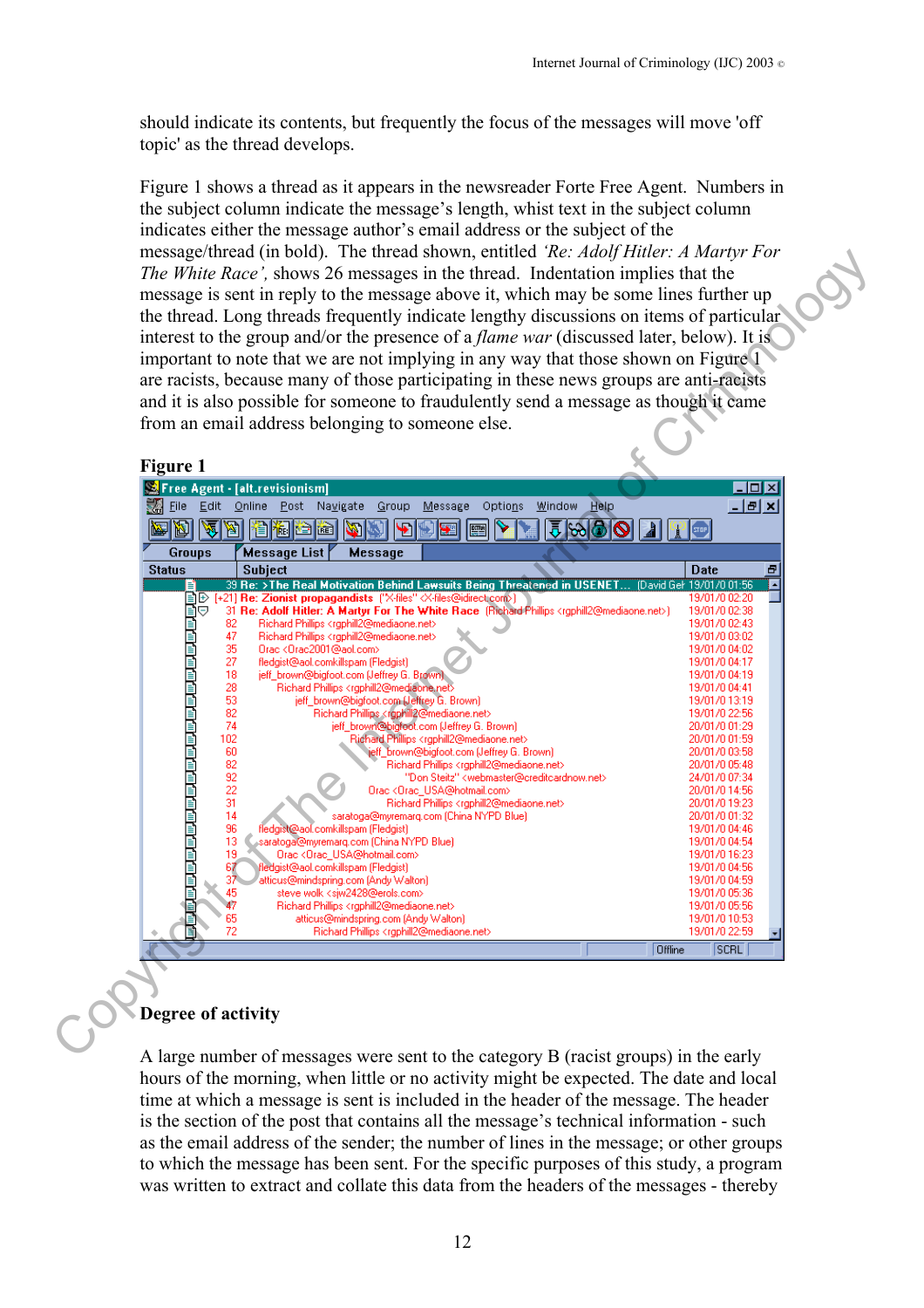allowing us to examine the activity in the newsgroups hour by hour. A summary of the results is presented in Figure  $2^{16}$ .



**Figure 2**

 $\overline{a}$ 

There was a marked drop in activity Category C control groups from 2am to approximately 9am **local time**, which would be the expected pattern. However, this usual pronounced night-time drop was not seen in the openly racist groups and it is unclear what caused this difference, although it is possible to speculate that it might be because more members of these groups are unemployed, retired, and/or work particular shift patterns. Other possible explanations include 1) an unwillingness to post to these groups while in the workplace during the day; 2) a greater use of methods  $17$  to hide the user's identity; or 3) a greater willingness or ability to post to the newsgroups in the early hours of the morning. These factors were deemed likely to alter the hourly posting rate within other deviant or objectionable groups. To test this theory, the data from the deviant, Category C group *alt.drugs.hard* was examined and found to show similar characteristics to the openly racist newsgroups. The difference is clearly illustrated in Figure 3, where the data from *alt.drugs.hard* has been extracted from the Category C curve, and added to the Category B data.

<span id="page-12-0"></span><sup>16</sup> Due to the unique characteristics of binary groups the figures for *alt.binaries.warez.ibm* were excluded from this analysis.

<span id="page-12-1"></span><sup>18,</sup> Such as anonymous remailers which may delay a message and give it a new posting time, or web mail services which mask the users identity to some extent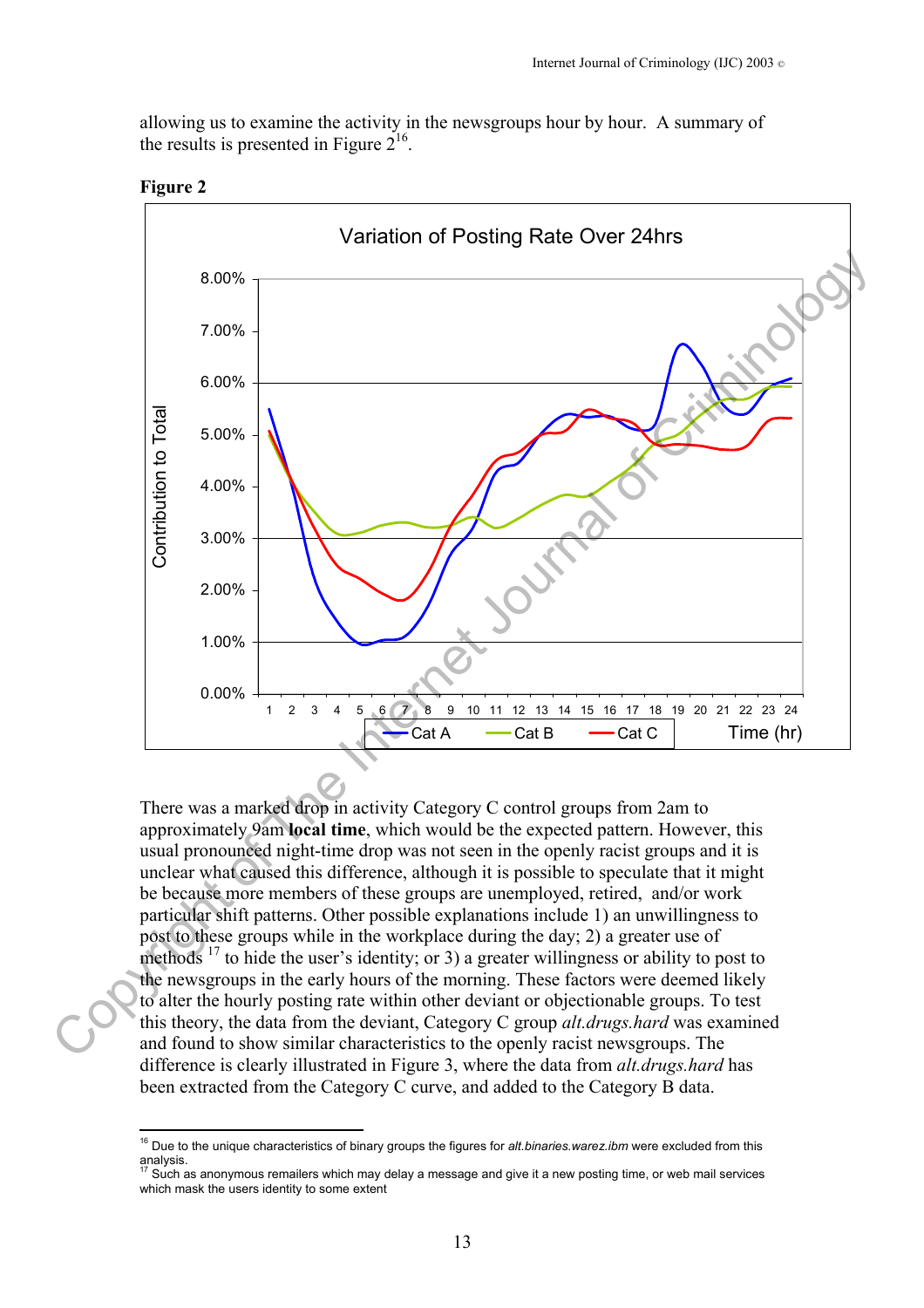Categories A and C groups have then been combined to give the rate of posting for deviant and non-deviant groups.



**Figure 3** 

The data supports the proposition that deviant groups have a higher rate of posting during the early morning than non-deviant ones. It should be remembered, however that this is little more than a case study examination and that further research is needed to see if this trait is evident in other, and a wider range of, deviant newsgroups. Although it can be said that this provisional finding raises the possibility that a time of posting factor could be used, along with others, to screen groups for further analysis.

#### **Participants**

 $\overline{a}$ 

Table 3 shows the most active participants in one of the newsgroups under study, uk.politics.misc, - at least based on the number of messages posted during the first six months of the study<sup>18</sup>. The participant's names have been anonymised for this publication.

<span id="page-13-0"></span> $18$  Participants may post to the groups under multiple email addresses, for example, they may be using more than one ISP. Therefore the use of email address does not necessarily record all the contributions from each participant.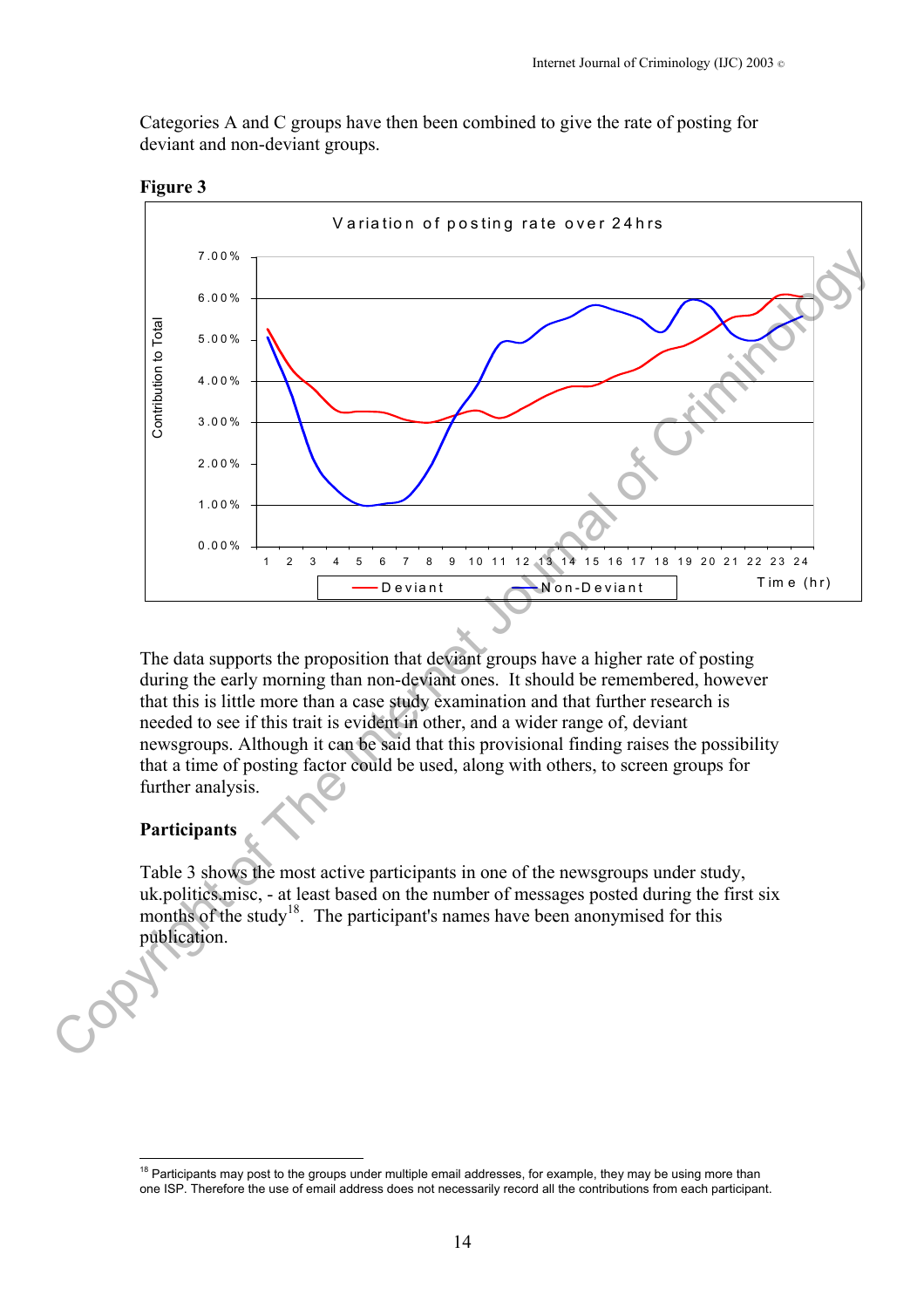|                | Top 10 participants<br>(Total unique participants<br>during study period = 2552) | Posts per top 10 participant<br>(Total number of messages<br>during study period = $42,785$ ) |  |
|----------------|----------------------------------------------------------------------------------|-----------------------------------------------------------------------------------------------|--|
|                | Anon <bl< td=""><td>1777</td><td></td></bl<>                                     | 1777                                                                                          |  |
| $\overline{2}$ | Anon@aol.co                                                                      | 1634                                                                                          |  |
| 3              | Anon@post.alm                                                                    | 1517                                                                                          |  |
| 4              | Anon <abelar< td=""><td>1508</td><td></td></abelar<>                             | 1508                                                                                          |  |
| 5              | Anon <pah< td=""><td>1273</td><td></td></pah<>                                   | 1273                                                                                          |  |
| 6              | Anon@plonk.co.                                                                   | 1167                                                                                          |  |
|                | Anon $@$                                                                         | 1105                                                                                          |  |
| 8              | Anon@aol.co                                                                      | 969                                                                                           |  |
| 9              | Anon<                                                                            | 791                                                                                           |  |
| 10             | Anon@ya                                                                          | 684                                                                                           |  |

#### **Table 3**

A significant proportion of the total messages in the group come from a relatively small percentage of the total number of participants. Over the first six months of the study 2552 different people posted to uk.politics.misc. The top 1% of posters (23 people) contributed 45% of the messages posted and the top 10% provided 83% of the posts. Similar figures were obtained for all newsgroups in the study with the exception of the binary group *alt.binaries.warez.ibm-pc.* This supports the observation that some newsgroups are dominated by a relatively small core group of people (Mann and Sutton, 1998), and given that Mann and Sutton's 1998 research reveals that newsgroups have many more non-participants (*lurkers*) than active members, this means that the most dominant members seek to control much of the content and debate that takes place in newsgroups and is visible to anyone visiting the group. 1 Anon-Colar<br>
2 Anon-Capacitor<br>
3 Anon-Capacitor<br>
4 Anon-Capacitor<br>
6 Anon-Capacitor<br>
6 Anon-Capacitor<br>
6 Anon-Capacitor<br>
6 Anon-Capacitor<br>
6 Anon-Capacitor<br>
6 Anon-Capacitor<br>
6 Anon-Capacitor<br>
9 Anon-Capacitor<br>
9 Anon-Ca

In a newsgroup characterised by debate, such as in the Category A and B groups, some of the discussions rapidly develop into exchanges of personal abuse or a series of simple assertions without any evidence or argument. These are common on Usenet, and have become known as 'flame wars'. During a flame war the participant's posts may become very short (and abusive) and very frequent (often at least hourly). These flame wars can dominate some groups and consequently those involved will rank high in a table of most frequent posters, pushing some influential but more restrained members of the group down the table. The flame wars in this study were most likely to involve racists 'against' anti-racists. Other types of newsgroup may have less of this kind of activity as one participant noted:

*"I spend quite some time on Alt music. Why is it that there is absolutely no angst on those NewsGroups?.* Why is it that on alt politics N.G.s there is seldom intelligent debate? Mayhem and slanging matches abound. Most answers contribute nothing to the discussion, they think it is good to just call someone names."

By comparing the most frequent posters tables from different months it was found that while some people remain as almost permanent fixtures in this high posters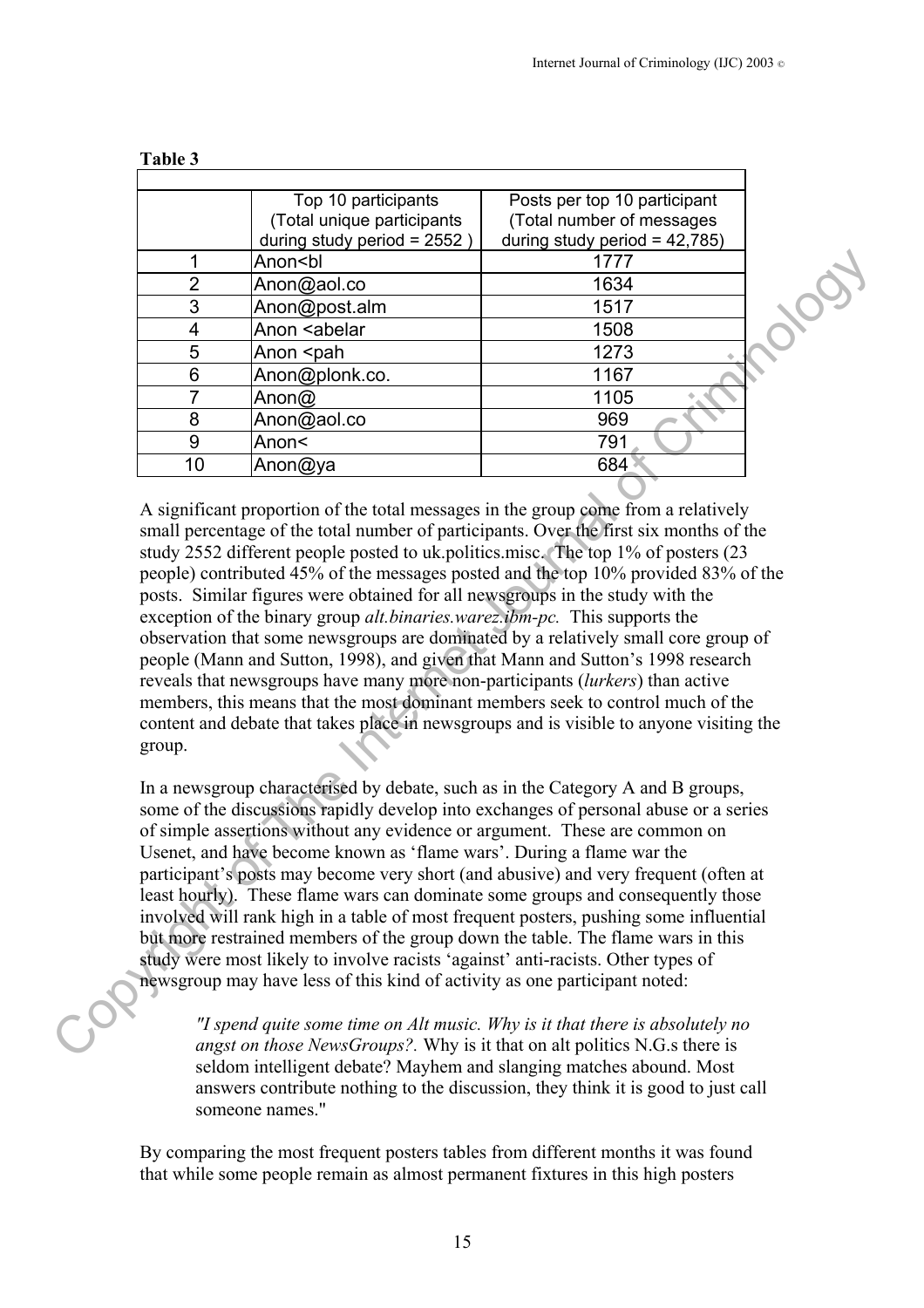group, other discussants drift in, and then out, over a period of a few months. This is also true of some of those who posted racist views or comments. A reading of the messages posted indicates that these people first post a few messages as part of an ongoing discussion, but their messages did not indicate any strong political views, or well developed position. They then progress to posting more frequently and begin to state plainly what their views are. Such views may then be challenged, which raises the possibility of a flame war - where all participants subsequently move higher up the frequent poster's table. This process may be repeated many times before the poster gradually stops posting to the newsgroup. It is unclear why some participants withdraw in this way, but possibly they are offended by the insults directed at them in the flame war, or just as likely they have either become bored, achieved their objectives, or failed to perceive themselves as "winning" the argument and so retreated. Another explanation may be that they abandon their old email address and return to the group under a new guise. Although there is little direct evidence for this, there is a substantial amount of evidence suggesting that many people are protective of their online persona. Another factor may be the degree of support they receive, or not, from 'fellow' racists or anti-racists.

In some single topic newsgroups, those regarded by the group as 'experts' and 'organisers' are identifiable, for example by being credited with producing the group's  $\text{FAQ}^{19}$  or by comments from other participants. Within newsgroups we have studied in the past (Mann and Sutton 1998), one of the defining factors in determining status is possession of demonstrable knowledge of the groups' primary activity, because in newsgroups 'knowledge is power'. In the groups studied here, this currency was absent - probably because there was no clearly identifiable agreement about the possession of, and definition of, knowledge. Therefore, it was not possible to clearly identify people performing administrative or guru-type roles. Nonetheless, there was evidence that some racists and anti-racists supported their allies. To provide an example, the first quotation that follows is believed to be a call for assistance to an anti-racist 'guru': *'As for your quote, I'll wait for one of Kit's highly effective dissections of your "sources".* In the next example, a 'new' racist is encouraged by an established participant '*Doug, You are 100% correct regards, Billy.'* Inc. Decays three was event went to the Internet subsequent power map the Net and Wein-<br>
The present of the Internet Unit process any be repeated many times before the poster<br>
gradually stop positing to the newagroup It's

Despite the fact that determining nationality online is problematic, especially in newsgroups where some participants may wish to remain anonymous, it was clear from the things they wrote that a considerable majority of the participants in the Category A newsgroups were UK residents. However, those in the Category B were predominantly resident in North America.

# **UK political discussion newsgroups (Category A)**

 $\overline{a}$ 

*"Now is the time to grasp the weapon which is the Net and wield it skilfully and wisely while you may do so freely… We must move beyond our present domain and take up position in the mainstream"* 

Milton Kleim Jr.

<span id="page-15-0"></span> $19$  Frequently Asked Questions – a document which may attempt to set the group's boundaries and acts as a quide for new-comers to the group. It is frequently posted to the newsgroup so that it is always available.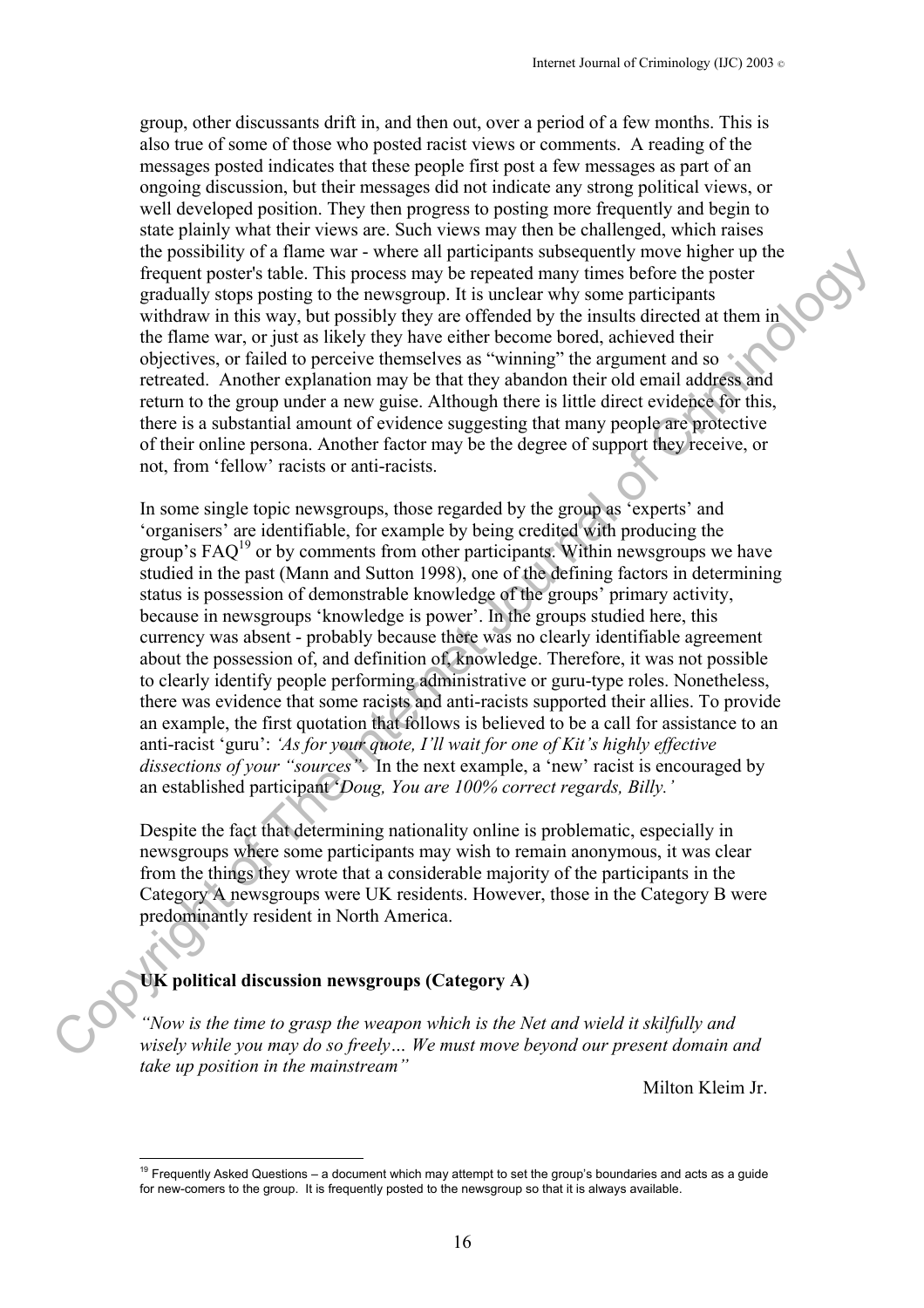One of the reasons for studying newsgroups that focus upon UK political issues was to determine whether of not they are being used to foster or disseminate racist views or abuse. The group under closest examination, as mentioned above, was *uk.politics.misc*, but *alt.politics.england.misc*, and *alt.politics.uk* were also examined. It should be noted, at this point, that we did not find any newsgroups *specifically* aimed at encouraging racism or anti-Semitism in the UK. However, a few of the participants in the UK politics groups did occasionally post or cross-post to the<br>overtly racist, Category B groups.<br>Discussion topics<br>After our control of the control of the control of the control of the control of the co overtly racist, Category B groups.

#### **Discussion topics**

After examining the Category A groups over a 4-week period, and classifying the topics of discussions, it is estimated that around 10-20% of the total messages were contained in threads discussing immigration, race, ethnicity, or anti-Semitic issues. The subject line of these threads ranged from deceptively straightforward yet provocative propositions such as: 'Should immigration be stopped?<sup>20</sup>; '76000 Asylum seekers last year', to the more inflammatory - 'Brits revolt against 3<sup>rd</sup> World parasites'; 'Legislation for our extinction' and 'holoHoax in classrooms<sup>21</sup>'. The subject of race and ethnicity, whilst not dominating the Category A groups, was a constant point of discussion in one form or another. This relatively high volume of debate on race and immigration issues is perhaps not surprising in the context of the large amount of general UK media coverage in this area at the time of the study. Most other subjects discussed in these newsgroups were topical and transitory in nature. partneys in the C knot points groups and occurs are the specifical to the points [of](#page-16-0) the Internet Internet [C](#page-16-0)orrelation of the Internet Internet United States (and the Internet States of the Internet United States (and the I

During a discussion on the diversity of the people who constituted the newsgroups, the assertion that regular posters were very widely diverse in their political views was not challenged and neither was the point that the group was 'over-stuffed with racists'. When commenting on this, one member who regularly posted on racist issues stated: '*We do NOT have access to other media… they don't print or let us speak our views. Usenet does*.' This implies that, in some cases, racists are entering newsgroup discussions simply because they provide an outlet for their extreme views. These members do not feel the need to create a newsgroup specifically for discussing issues solely from the white racist perspective (*uk.politics.whites-only* say), although this would be a relatively simple task, instead they wish, or are content, to debate in the mainstream UK political groups.

#### **Interaction between members**

Patterns appeared to emerge quite rapidly in the interactions between group members in threads discussing issues concerned with race. A thread would typically be initiated by a racist comment on a current item in the news. These pieces usually set out an argument and tended to be longer than the average post (20-30 lines say). This would then spark-off a number of messages in which we usually saw one or all of the following themes emerge as an underlying force behind the dialogue: *Identity; Control; Conflict and Disorder; Items without responses.* 

<span id="page-16-0"></span><sup>&</sup>lt;sup>20</sup> Incidentally, this thread contained more than 400 posts.

<span id="page-16-1"></span><sup>&</sup>lt;sup>21</sup> Referring to particular anti-Semitic Jewish conspiracy theory that the holocaust never took place on the scale that is generally accepted.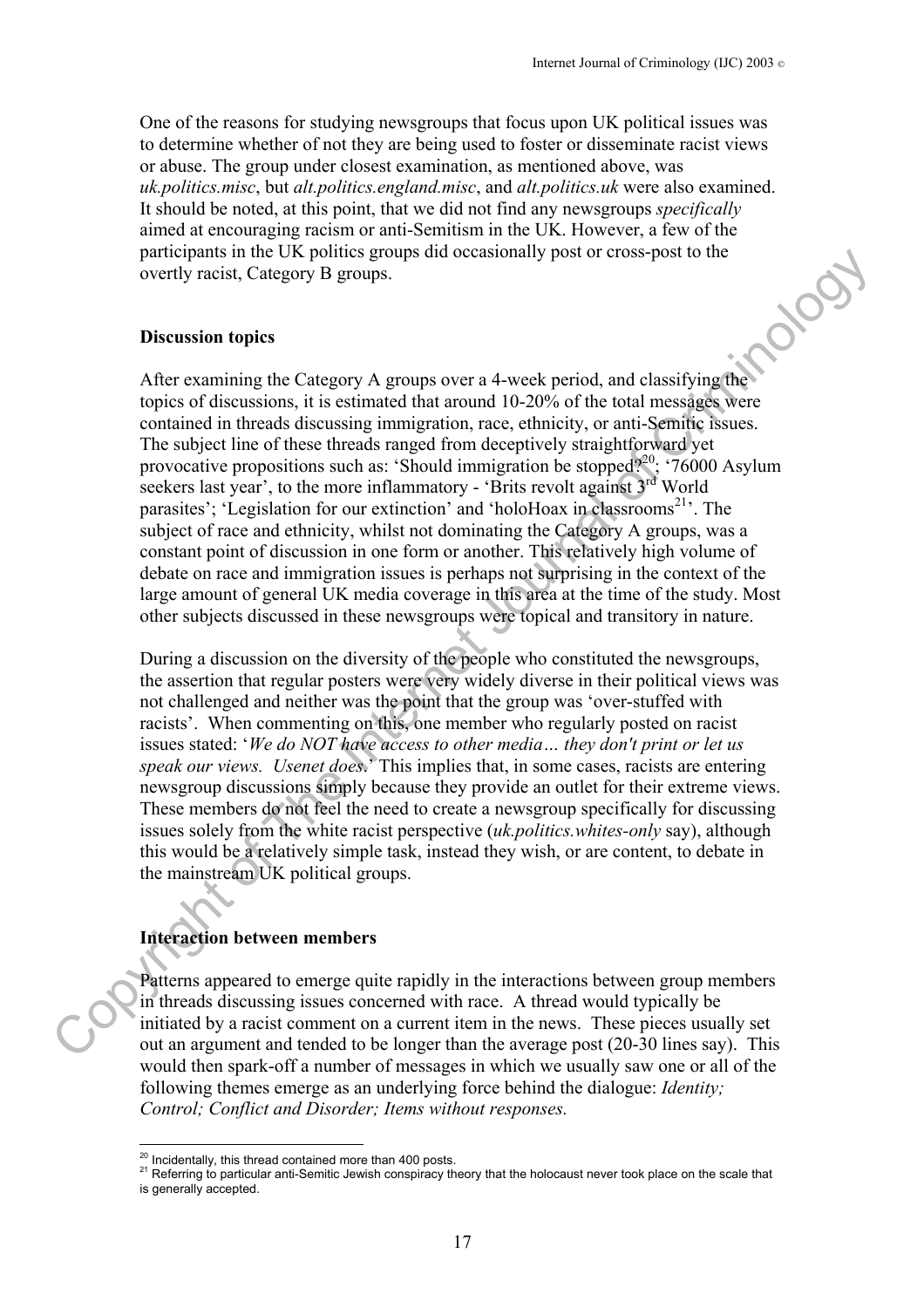#### *Identity*

The real identity, or cultural background, of posters to the newsgroups appears to be very important to some members. Such information is customarily used in an attempt to devalue the argument by attacking perceived characteristics of the person putting forward the argument. If aspects of identity cannot be ascertained then various methods of goading are used. While this takes place it is common for the original argument to be forgotten completely; a process reminiscent of school playgrounds. Over time, perceptive or persistent members of the group are able to build up informative 'pictures' of the other members. Some members appear to become frustrated when they cannot ascertain the background of another poster. An astute participant saw this irony and posted a long list of contradictory attributes before signing off with the lines: *'Maybe I'm black, […] Maybe I'm asian. Maybe I'm Gay. Maybe I'm Straight. The point is here YOU CAN'T TELL CAN YOU? At the risk of sounding patronising, I suggest you learn from that'.* Finally, another important aspect of identity is the language used in these newsgroups, while both USA and British newsgroups are clearly distinct by certain phrases and concerns, they do share a lot of international language and beliefs. roward into argumentar it aspects of neutrony cannot are becoming done and the spanned the behavior and the proposition constrained by the proposition of the foreground of the original argument to be foreground of such and

#### *Control*

Control, or at the very least, "occupation", of the environment seems very important to some members of the group. As one member stated, *'I wouldn't even consider giving this NG back to the fairy cakes, welfare queens, maggot boys, […]*'. This post received the following reply: '*It's never been dominated by them since I've been here (just over 2 years), but neither would I like to see it become dominated by the Extreme-Right, which unfortunately seems to be the current trend.*' It seems from such messages that some feel compelled to "occupy" this virtual space and put forward counter arguments just so that other participants do not go unopposed.

## *Conflict and disorder*

The conflict and disorder features of the newsgroups in this study distinguish them from other newsgroups that the authors have studied in the past. These could not be regarded as an "information" type newsgroups, like the hacker groups studied in the past by two authors of this study (Mann and Sutton 1998). The posting of provocative pieces was answered in kind, and this type of conflict may constitute a kind of informal social control. This is because the initial effect of creating conflict in the group is that it prevents the far-right/racist/anti-Semitic elements from forming a cohesive structure and occupying the group, possibly through diversion into petty argument (above). However, we can see no reason to believe this is a stable state of affairs and the groups could easily evolve over time to the advantage of racist members.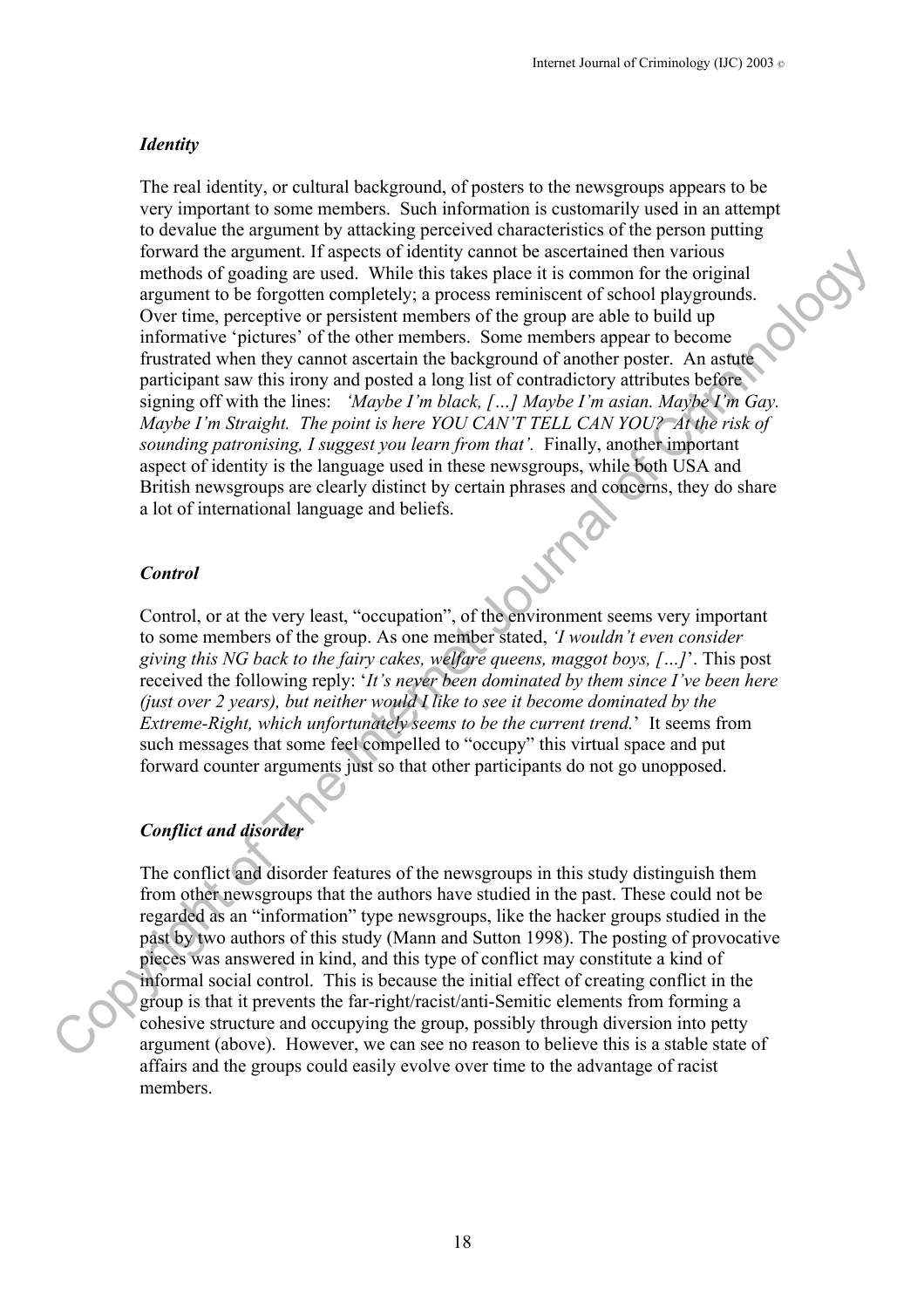#### *Items without responses*

There appeared to be very few items (such as reposting newspaper stories) on race and immigration issues that did not attract attention and debate from the group. Those items which were ignored, or attracted little attention, seemed to be among the most extreme racist contributions, such as a post congratulating and supporting the at-thattime unidentified Brick Lane Bomber, who the poster referred to as a "Saxon hero". Other examples were regular posts from an individual who reproduced articles from newspapers around the world detailing serious violent crimes in which the murderer, or suspect, was identified as being black and stated that this was: '*typical nigger behaviour'*. In this case he was also using the newsgroup to advertise his Web site which carried an archive of such stories.

Ignoring certain participants is certainly a deliberate tactic. However, the nature of newsgroups is such that participants are unable to resist telling others that they are ignoring them: '*Rather than killfile<sup>22</sup> you, I just ignore most of your posts, especially the ones which have an 'all non-aryans are criminals' theme to them (i.e. most of them)!'* 

Interestingly, the poster on the Brick Lane Bomber managed to initiate debate only after restraining his language and posting less provocative items on multi-racialism to a completely different newsgroup which was interested in sailing (and was hence possibly, less politically aware). Posters in this newsgroup found his messages *'thought provoking'* and there was some doubt about the sincerity of his racist language and argument, although evidence of his extremism was readily available in other newsgroups. Other evidence that extreme racist views are unwelcome was found when messages were cross-posted from the Category B groups to other, non-related newsgroups. Participants in these groups did not appreciate being 'infiltrated' and sent clear messages to those attempting to engage them in discussion from overtly racist groups: *'Hey what's your problem? Why do you penetrate us with this nazi shit? im sick of all this facists'* (sic). extractive tracts commutes such as a system content and supporting and supportion content and the policies from an individual who topological articles from the number of the away to the example sweet regular to the system

#### **Summary of Key points from research in Category A - political discussion newsgroups**

- Individual racists are active in UK political discussion newsgroups, and there is some evidence of activity by UK political parties such as the BNP.
- Racists and anti-racists are among the most frequent posters or participants.
- Racist appear see the political discussion newsgroups as a mainstream outlet for their views.
- There is little argument based on evidence.
- Exchanges of abuse are frequent.
- There is some limited visible evidence to suggest that racists have developed an online support network based upon newsgroup membership.
- There appeared to be little or no technical disruption to the group's threads (see *Features of the Netwar,* below).

<span id="page-18-0"></span> $\overline{a}$  $^{22}$  Newsgroup viewers can be instructed to automatically ignore, hide or delete messages from individuals whose names appear in the Killfile.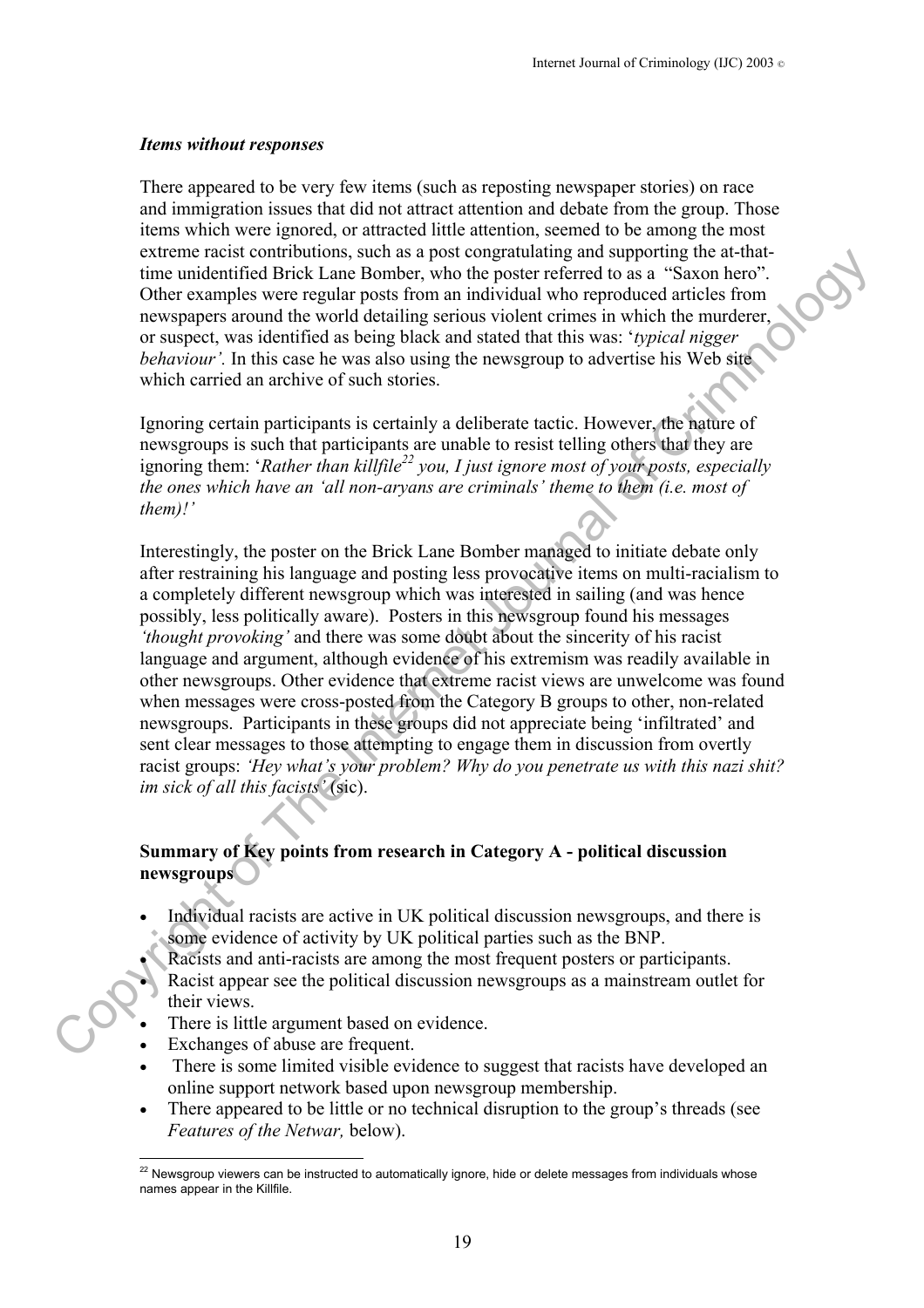#### **Racist Newsgroups (Category B)**

The activity in the openly racist newsgroups was radically different from the UK political groups (Category A) and it soon became apparent that these newsgroups were dominated by conflict between those racists who posted to the newsgroup and those who opposed them. Conflicts of this kind, and on the same scale, exist in other newsgroups, for example in alt.religion.scientology, and have become commonly known as "Netwars" or "flame wars". As with most *Netwars* in newsgroups, there were many other everyday activities taking place simultaneously within the group. Another feature of these groups is the extent of cross posting. An overview of the devices and behaviour that facilitate and characterise the conflict are presented in this section, followed by an examination of the other everyday type of exchanges between members that continued in spite of this surrounding *noise of Netwar*.

Figure 4 illustrates the extent of cross posting between the newsgroups in Category B, and others. These groups are part of a much wider network, but the figure shows the strongest links between the groups studied. The width of the connecting lines is proportional to the number of messages cross-posted during the study, whilst the *diameter* of the groups is to the same scale, and proportional to the number of messages appearing in the group. This representation, although slightly unorthodox, gives a clear indication of the proportion of messages cross-posted from one group to another by simply comparing the width of the connection to the width of the group.



The three groups to the left of the figure are heavily linked by cross posting  $-$  far more than we found in our analysis of other newsgroups in this study. It is unclear why there is so much cross posting. It may be that some writers seek support for their views from posters in other related groups. Perhaps the community has also become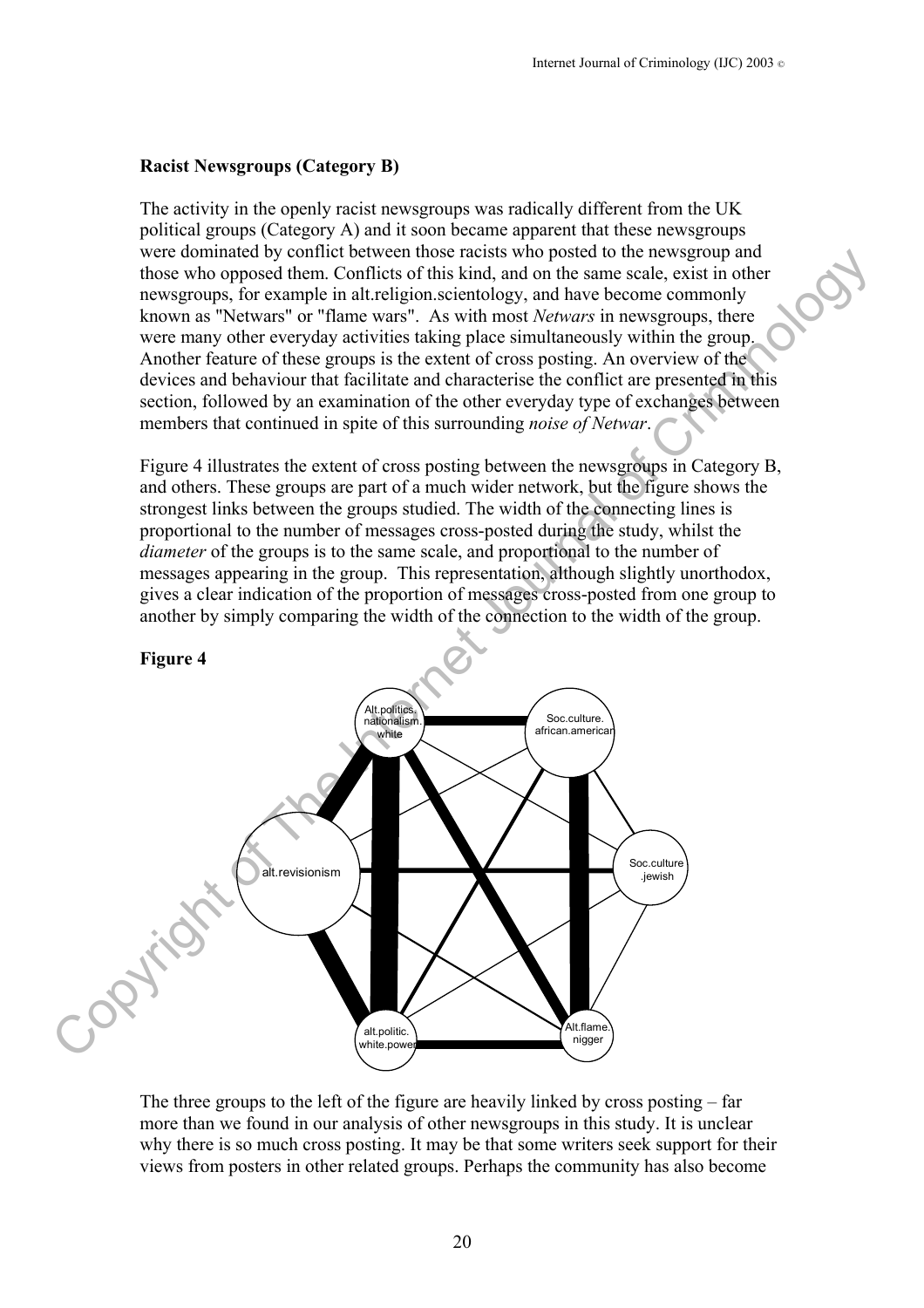fragmented across too many newsgroups with no meaningful hierarchy or raison d'être.

As can be seen from Figure 4, there is a considerable amount cross posting from racist newsgroups to other newsgroups that are antithetical to racist views. The strong link between soc.culture.african american and alt.flame.niggers is caused by derogatory messages being cross-posted to both groups, indeed it can be seen that the first of these groups is heavily 'polluted' by messages from racist groups. Although not shown on this figure, it was found that soc.culture.jewish was very heavily crossposted to with anti-Semitic messages from other newsgroups. The high level of antagonism between these racist and anti-racist groups and the extent of the taunting<br>and offensive remarks is discussed below.<br>Features of the *Netwar*<br>Flames and offensive remarks is discussed below.

#### **Features of the** *Netwar*

#### *Flames*

As mentioned earlier, many messages consisted of short insults to other posters. These were usually exchanged between people who appeared to 'know' each other, since references were frequently made to previous messages that an antagonist posted to the group, sometimes much earlier. The insults would typically consist of a mixture of four letter words and an attack on their antagonist's intelligence or sexual practices. A surprisingly large number of messages, especially in the 'revisionist' newsgroup, comprised of very simple taunting by anti-racists or just simply calling their particular racist opponent a liar, although detailed arguments did occasionally take place. Whilst the programmes used for the analysis did not measure the extent of the *Netwar* directly, it is felt to be a partial measure of its impact that that 25% of the messages to *alt.politics.white-power* were in single threads of 10 or more messages, whilst figures for *uk.local.london,* and *alt.drugs.hard,* are 8% and 6% respectively. Thus ages to the matter of the matter of the matter of the matter of the matter of the matternet properties of the Internet Show on this figure. The light level of the Internet Show on this figure, it was found that so cu

The lack of inhibition displayed in flame wars may be partly accounted for by the 'unreality' or 'Internet disinhibition' thought to be identified with Internet activity (Sutton and Grifiths 2002). That said, online activity does not take place in a environment completely divorced from reality, because much comment was made in newsgroups when Yale Eideken from the Nizkor Foundation took out a prosecution against "Doc Tavish" (Scott Bradbury) for alleged threats made against him during a flame war.

## *ForgerBot/Sporger/Robotic Poet*

During the study, it soon became evident that many of the messages in the Category B groups were nothing more than gibberish verses, reminiscent of the cut-and-paste works of the 60s (apologies to fans of the style). Although these messages appeared to be from long standing contributors to the group, who were high in the posters league, it soon became clear that they were in fact forged messages that were being posted to the newsgroup daily with the intent of disrupting the space and making it unusable. Estimating of the number of forged messages in the group is problematic and time consuming, due to the number and perfection of the forgeries. However, we estimate that during some periods in the study that at least 20% of the group's messages were being forged. It is clear that no one person could possibly write so many messages and it was universally acknowledged by posters to the group that a sophisticated,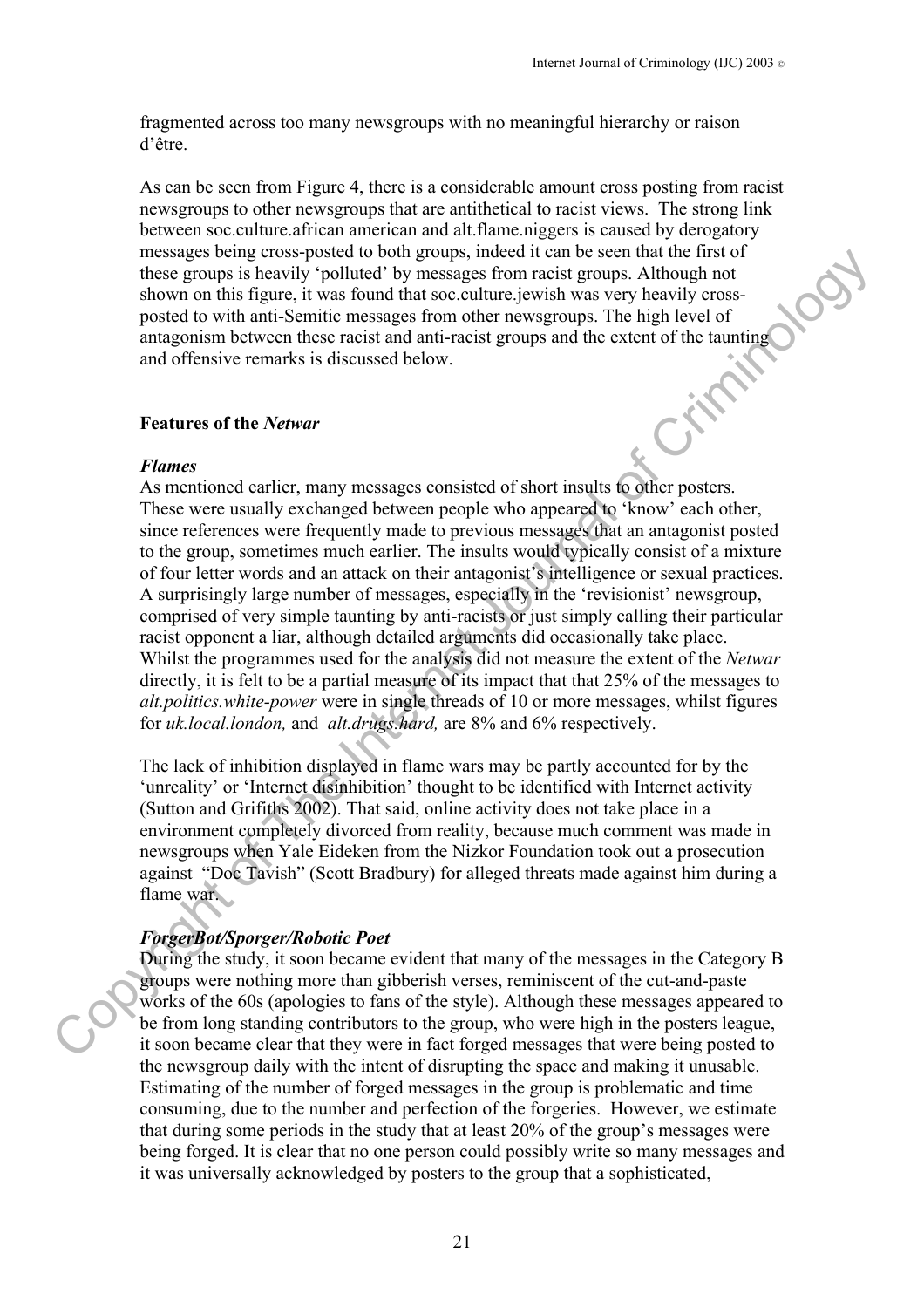automated computer program was being deployed. Analysis of the timestamps on the messages,[23](#page-21-0) and the usual "time signature" support this assertion. Once members worked out what was happening, this program became known in the newsgroup as the "ForgerBot" the "Robotic Poet" or the "Sporger." [24](#page-21-1)

Newsgroup participants can normally instruct their newsreader program to ignore messages from individuals they dislike or do not want to read, (known as "killfiling") and this feature should have allowed the group to continue in the midst of this disruption. However, the Sporger's messages were so well forged that these filters were not able to separate them from the messages created by the 'real' posters. To make matters even more difficult for the group, the cut-and-paste method provided content which was syntactically plausible and the message length was selected to match others in the thread. This prohibited messages being filtered on an automated content analysis. It appears likely that the messages were specifically constructed in this way to avoid methods of filtering and thereby maximise their disruptive impact on the newsgroup. Headway was only made in our numerical analysis of the group's activities by analysing the route the message had taken across the Internet. messiges from that we are started that the Eugenbox of the Oriental of the Criminal of Criminal of Criminal of Criminal of Criminal of The Internet Section with the Internet Section with the Internet Section with the Inter

The aim of the ForgerBot was obviously to disrupt the group and it achieved this in 3 main ways: 1) It made the newsgroup hard to read and its arguments and discussions hard to follow; 2) it added considerably to the volume of messages and information in the group; and 3) it had the disconcerting effect of calling into doubt the link between the user-id of the posters and their Internet persona or voice. The ForgerBot messages started in September 1998 and gradually died out during the course of this study for no apparent reason, although it was known that during this time the FBI had been asked to investigate.

As it appeared to some that the Forgerbot was targeting proclaimed racists within the group more than others, it was stated by many that this was the work of Jewish organisations - such as the Simon Weistenthal Centre or Nizkor - which they frequently involved in racist conspiracy theories. However, there was no evidence to support this and it later transpired that there were many other newsgroups under "Sporger" attack. Some commentators stated that the activity was primarily focussed on disrupting the newsgroup alt.religion.scientology – which had been involved in a long running, fierce and escalating Netwar between pro and anti-scientologists.<sup>25</sup>

# *Cancels* **(Deletions)**

Sometimes newsreader software would indicate that a message was available for reading, but when it was requested the message did not exist because it had been deleted from the server. This is because it is possible for messages to a newsgroup to be deleted by sending a 'Cancel' request. Message cancellations of this kind can be posted by the message's author, or by the system administrator (sysadmin) of a news server, and they propagate across the Usenet network in much the same way as a normal message. Once a cancel request arrives on a news server, the message it applies to is deleted. The cancel is then forwarded to other news servers it has contact with and does the same. The high percentage of cancelled messages in the race hate

<span id="page-21-0"></span><sup>&</sup>lt;sup>23</sup> See http://holysmoke.org/forgeries/forged.htm or http://www.bernie.cncfamily.com/sporg.htm

<span id="page-21-1"></span><sup>&</sup>lt;sup>24</sup> Sp[orger from "Spam" and "Forger". "Bot" is sh](http://holysmoke.org/forgeries/forged.htm)ort for "robot" – a computer program which automates common Internet tasks.<br><sup>25</sup> From a technical view the Forgerbot is one of the most interesting aspects of the groups, and suggests a fruitful

<span id="page-21-2"></span>source for further study into online activism.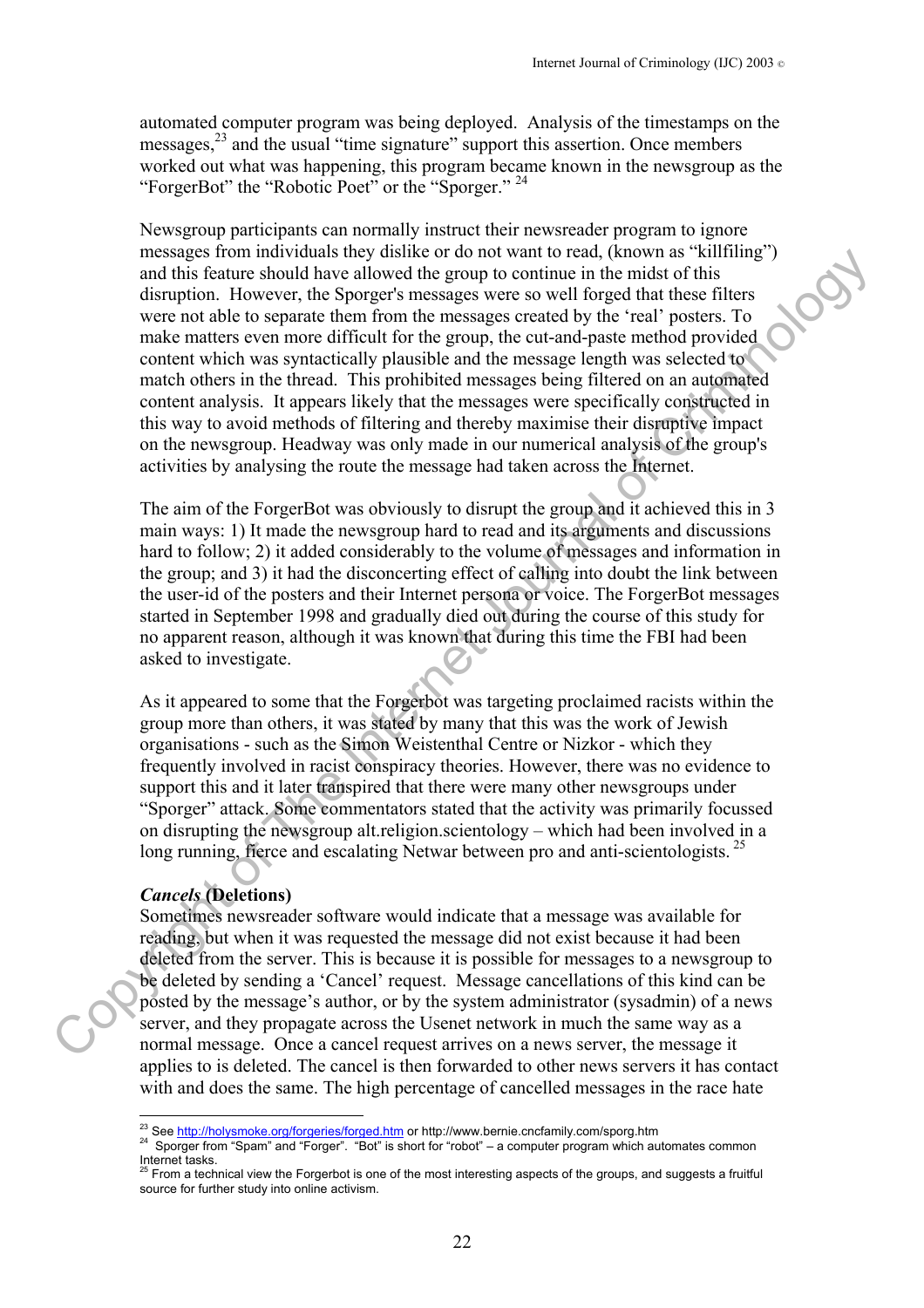groups, compared with others in the study, is shown in figure 5, below:





Many of the ForgerBot messages in the groups were being cancelled by diligent sysadmins and this accounts for a proportion of the cancellations. By taking "snapshot" samples of messages in the groups, it was found that valid messages from known racists were being cancelled as well. The aim, once more, was to silence the racist voices within the newsgroup. These cancellations seemed to be caused by activists who had the ability to forge cancel requests and inject them into the Usenet network. At least one hacker group had written a program to do this and stated on their Web page that they would 'license' it to individuals who could demonstrate that they would use it for a praiseworthy cause. Again, the use of such sophisticated software by activists appears to be an area that is ripe for further study.

#### *Trolls*

Trolls are people who post to a newsgroup with the intention of starting a flame war. Their aim appears to be nothing more than having malicious fun at other's expense. Their primary method of attack is to either post provocative questions, thereby exposing any latent tensions between group members, or by forging contentious messages (usually not very well) from regular contributors. They disrupt the group by diverting it into acrimonious debate and/or swamping the space with flame wars.

It is impossible to quantify Troll activity within a newsgroup without reading all the messages posted and compiling statistics by hand, and even this will be prone to a margin of error. However, Troll activity within a newsgroup can be estimated, relative to other groups, by examining the incidence of messages being cross-posted to known Troll newsgroups. Although we did see some Troll activity the task of quantifying it was not completed for the groups under study, as it was clear that the ForgerBot, Cancels and spontaneous flame wars dominated the group.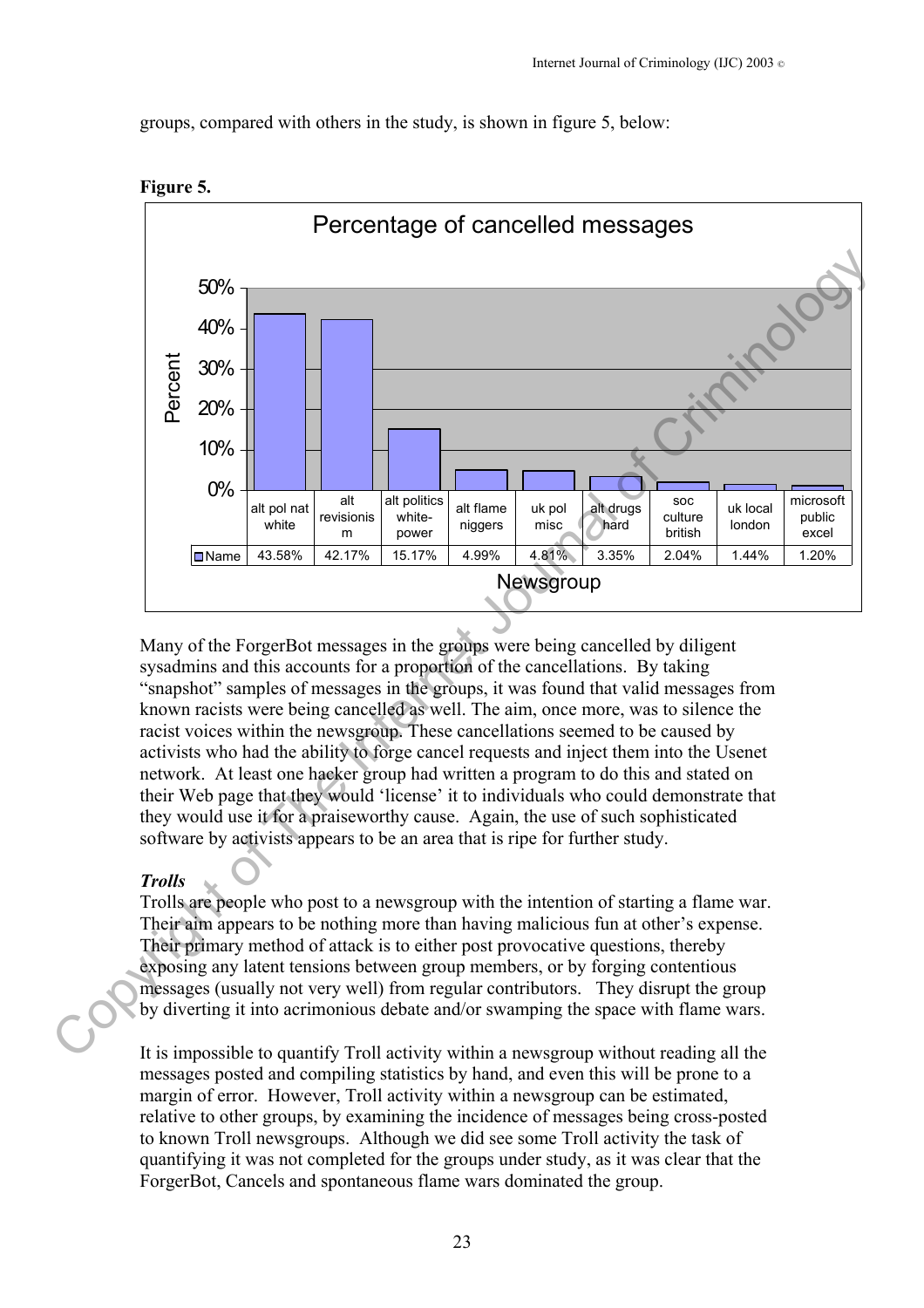The structure of the newsgroup itself was obviously under heavy attack from the four activities outlined above. This level of Netwar appeared to be a feature in other 'fringe' or minority newsgroups that are also under attack from people opposed to their views. The most infamous Netwar to date is between The Church of Scientology and 'anti-cultists' within alt.scientology. At times this conflict has involved the FBI, and seizure of foreign computer systems (anonymous remailers) in Finland. Anyone new to Usenet would have found the newsgroup confusing and hard to penetrate during this period, nevertheless, the regular posters to the group were not deterred. This is an important point and may explain why so little criminological research has been conducted into the social dynamics of newsgroups. To conduct research into newsgroups it is necessary to understand the culture of the group, and what is going on within it. To achieve that level of understanding requires many days and weeks of lurking, to become familiar and eventually informed (see Mann and Sutton 1998).

#### **Interaction between members**

Debate within the Category B newsgroups continued despite the disruptions outlined above. The same underlying themes of discourse within the Category A groups: identity; control and conflict were also witnessed here. However, with the Category B groups, we now turn to the initial postings in debates (or flame wars), as it is around these initiating documents that the newsgroup's dialogue revolves.

Feelings of race hatred were openly admitted to in these groups, whereas in the UK discussion groups (Category A) there was an attempt by some members with racist views to deny that they were racist. Such denials usually involve people arguing that they do not "hate" anyone but that they are, instead, a "white separatist", racialist, and/or just taking a pragmatic response to their perceived problems of a multi-racial society. Their purported aim is to protect 'British culture' from the supposed threat of 'multiculturalism'. This argument appears to coincide with those currently employed by political parties on the extreme right of British politics. and security of Torotany computer systems (anonymous traminator) in rantano. Anyone and security of Torotany the real property of the group were to the diverse the mass of the property of the and the Internet of the Crimin

Initial postings in the Category B groups were typically found to consist of either a comparatively long statement of the poster's personal beliefs, or a reproduction of a book, an article from a newspaper, or a link to a Web site. These texts are used in an attempt to reinforce or support the racist views held by some of those in the group. This behaviour differs from members in the Category C (control groups) where threads would typically start with a specific question for which the poster needed an answer or a short and simple assertion intended to start debate (e.g.: "*Why don't the tube strikers go back to work?"*).

Posting of overtly racist, anti-Semitic or homophobic opinion and comment made up the majority of first posts in the *white-power* and *nationality.white* newsgroups. Common features of these posts include:

*The creation of an 'other'.* A few anti-racists recognise the underlying theme of many of the posts, which inherently imply an *'US'* and '*THEM'*. The writers frequently claim to be representing or fighting to protect, the *'white race'* against other races or hostile groups. If it is pointed out that racist organisations have very little support, the racists then identify the 'Jewish owned media' or the 'liberal elite' for misleading the white populace. Probably in an attempt to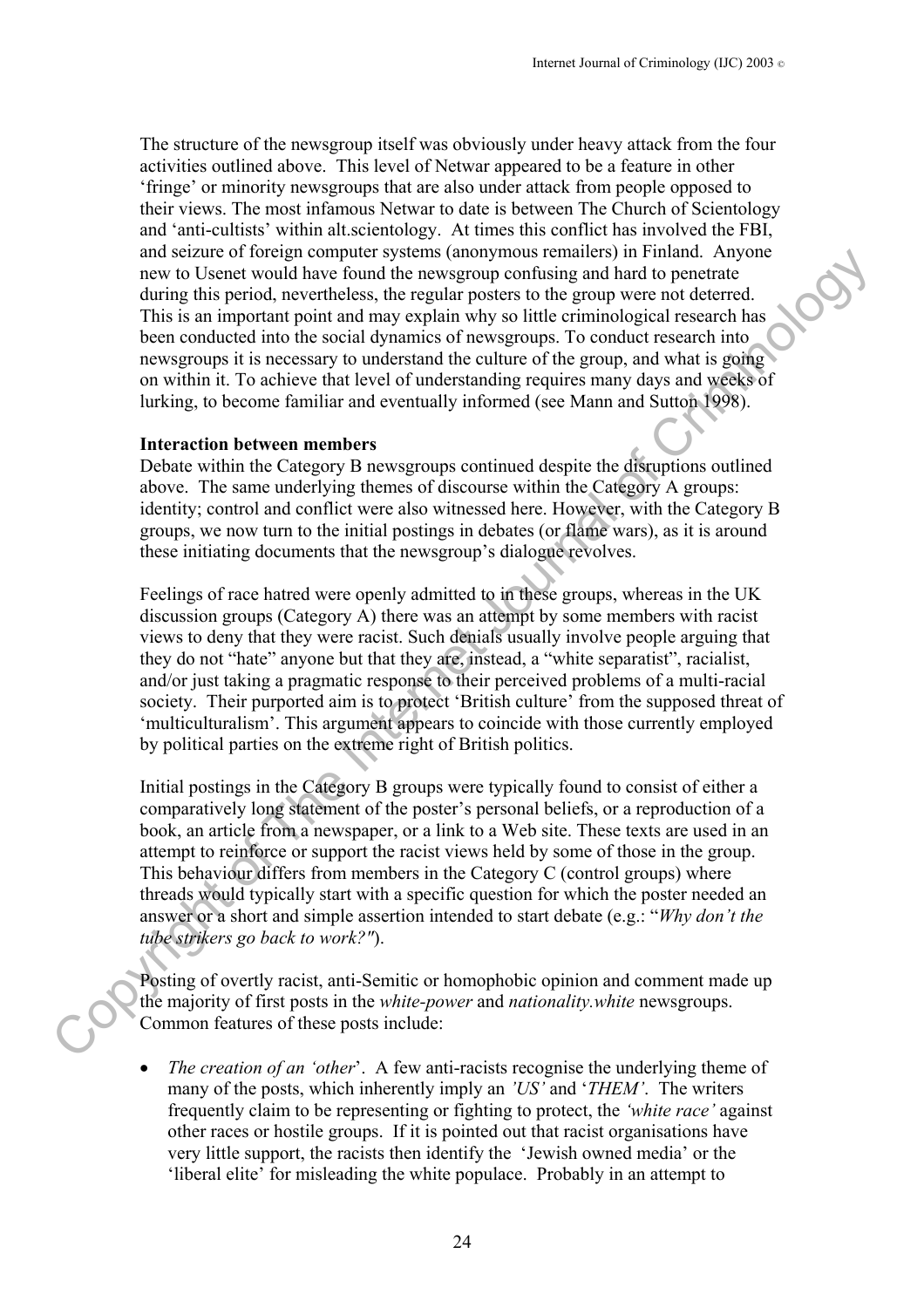maintain this us-and-them distinction, white anti-racists are referred to *as 'Wiggers'* (white niggers).

- *Dehumanisation*. Black people were always referred to using highly offensive terms such as *'niggers', 'mud races', 'shit skinned'*. Some posts referred to TNB *('Typical Nigger Behaviour'*) and this becomes a well worn phrase when discussing stories of drugs dealing or violent crimes involving a black perpetrator.
- *Conspiracy theories.* These are wide ranging and can be quite involved (e.g. see Barkun 1998), although they are built up from similar elements - the controlling influences are seen as *'the Jews'* or '*liberal elites*' while the entire black population or the multi-racial society are seen as their weapon of control. Bizarre all-in-one theories tried to integrate multiple conspiracies. For example, more than once it was proposed or stated as fact, in the newsgroups studied, that Aids was a virus created by Jews and spread among black Africans as a method of destroying white Americans and Europeans.

Posting of so called 'factual' information, to support racist, anti-Semitic or homophobic views, is common. There are more articles concerning the holocaust in the revisionist and white-power newsgroups, although there is also a great deal of cross-posting and duplication between all the Category B groups (see Figure 5). Both the racists and anti-racists frequently draw upon external sources or references to justify their position. Some articles, such as the *'66 questions about the holocaust',* are posted regularly, even though they had been systematically refuted more than once. Debates over evidence normally peter out when one side cannot support the position any longer, or the debate develops into a flame war. In these cases, as explained above, the anti-racist participants normally brand the racist members as liars. Congright of the mean with the mean way the mean way the control (e.g. set<br>
Comparison the mean is the detect of this order that the mean their within the mean to the detect of the set were as the form of the detect with

# **Other dynamic characteristics of these newsgroups**

So-called evidence was frequently used to propose that action be taken to protect *'our culture', 'race', or 'heritage'*. As there never is any actual evidence in such messages to refute, the anti-racists usually counter by finding flaws such as: *'If whites are so superior then how come…*'etc etc, or by attacking the person who is posting e.g.: *'If you're so smart then how come you can't spell…'* etc.

Sometimes very lengthy documents are posted, such as a reproduction of the Unabomber Manifesto, which is intended to make the article available in the public domain - rather than specifically aiming to start a debate within the newsgroup. Such posts are usually ignored, possibly because of their length.

The posting of messages asking for help or assistance, or seeking to build a more cohesive online racist community, is relatively uncommon considering the volume of traffic in these groups. At the time of writing, it is estimated that one message of this type is posted approximately once a week. Examples include one call for help in founding an *'Irish 'National Socialist Party'*, while another advertising *'Warrior Camp Training'* in the USA for *'activists who seek to become involved in the promajority cause' featuring "instruction, including computer, drill and weaponry'*. In most cases these messages could have been replied to offline, or using private emails. It is not known to what extent the ability to post such messages and make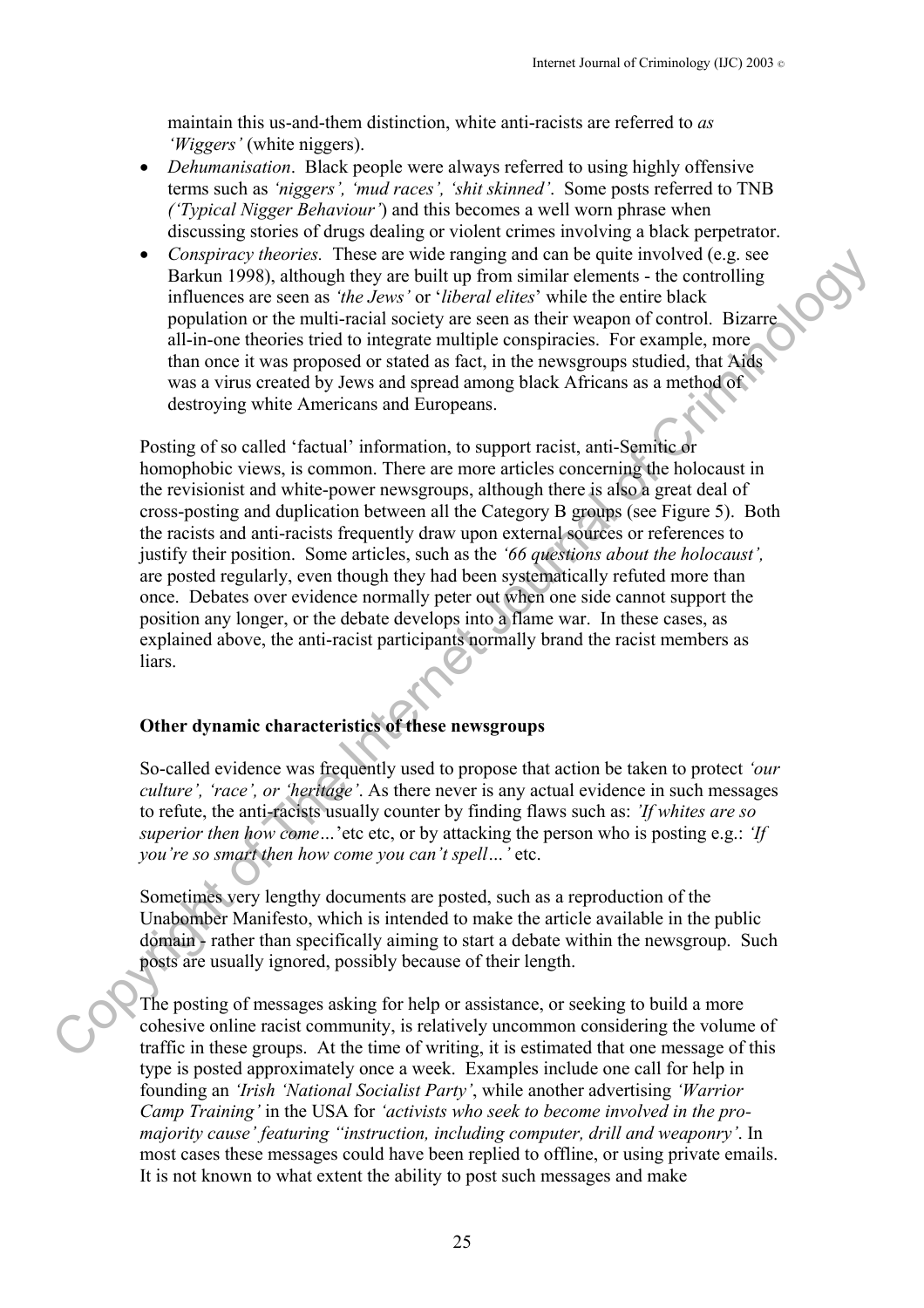off-line contact with others is facilitating a more cohesive and dynamic national and international *meatspace* community among extreme racists. Again, this is another area warranting further research.

#### **Summary of Key points from research in Category B - racist newsgroups**

- Overtly racist newsgroups are heavily connected via 'cross-posting' both to each other, and to groups where they are likely to antagonise or cause offence.
- These groups, along with a few others with 'extreme' positions were subject to massive technical disruption at the time of this study - in a number of different ways. This was most likely to be the work of activists opposed to their views, rather than a random attack.
- Racist positions presented in the threads are frequently based on so-called 'evidence' and quoted sources, although the legitimacy of these is frequently under question by others. Participants are frequently involved in flame wars with anti-racists.

# **THE EVOLUTION OF HATE: DISCUSSION, CONCLUSIONS AND THE WAY FORWARD**

There are a number of questions will need to be addressed in future research projects that cannot be covered in this small-scale exploratory study<sup>26</sup>:

- 1. As a result of the revolution in communications technology are white racists creating new crime waves, becoming involved in new crimes or ways of offending?
- 2. Has the Internet led to more effective or extensive networking among white racists?
- 3. Has the Internet increased membership of white racialist organisations and groups
- 4. In terms of day to day racially motivated violence that takes place in our towns and cities, what are the direct links between white racialist Web sites and street level violence

5. Which social groups have less access to the Internet than others? White working class males are (one of several groups of) racist perpetrators who are also frequently disempowered, marginalised, disenfranchised and socially excluded. Does this mean that members of other social groups, with relatively more/better Internet access, are more likely to become perpetrators in the Information Age? Coestly racist newsgroups are heavily connected via 'cross-posting' both to each<br>other, and to groups where they are likely to antigative or ease. of these<br>measurements of the Internet positions were subject to<br>measure cl

At the very least, newsgroups provide an enabling environment (Perry 2001) for racially motivated violence. This may have serious implications for community safety in our town and cities. For example, Levin and McDevitt (1993) found that hate motivated violence in the USA was three times more likely than other violent crimes to result in the victim requiring hospital treatment. This increase in the level of

<span id="page-25-0"></span> $\overline{a}$  $26$  The authors are grateful to Dr Coretta Phillips for raising the importance of these issues.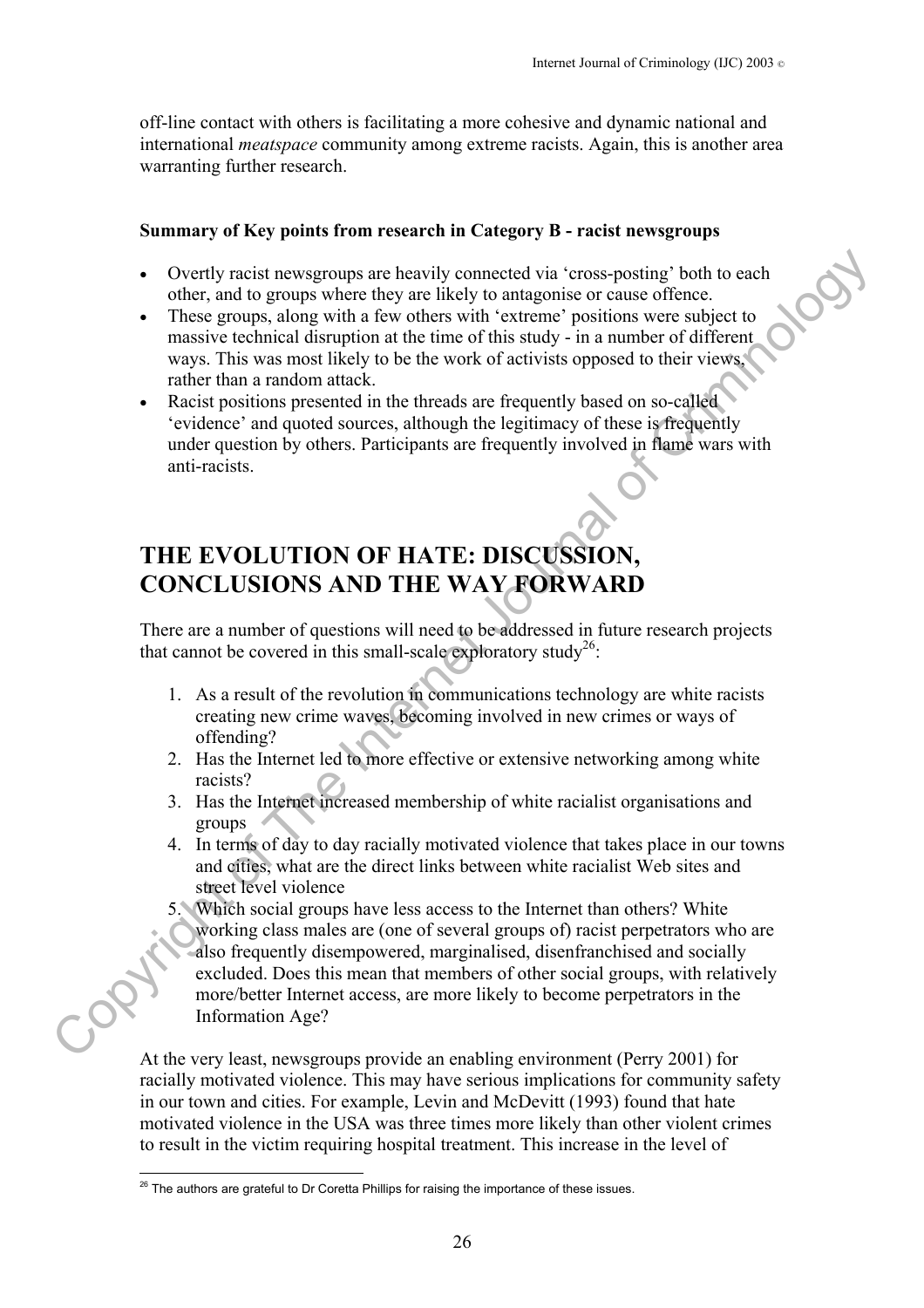violence used in hate crimes is in part explained by the depersonalisation that many hate crime offenders employ in justifying their offences - treating their victims as less than human. This is plainly evident on the Internet where shockingly dehumanising levels of hostility are given voice in the terms used to describe and deride people from minority ethnic groups. For example, many participants in newsgroups are clearly on a "mission of hate", frequently describing black people as mud or "shit coloured". Just days after the murder of James Byrd in the USA (dragged to death behind a pick-up) on-line Identity Group adherents in the newsgroup alt.politics.white were gloating over, justifying and celebrating the murder of yet another black man by their fellow white racists

Since research reveals that organised hate groups use the Internet to spread disinformation regarding racial superiority, and to inspire violence against people and property, it is important for us to know more about the dynamics of on-line hate groups. It is particularly important to understand more about the relationship between the Internet presence of white racists and their own violent tactics. It is just as important to find out whether the violence of others is also influenced by such racist missionary zeal, particularly since Sibbitt (1997) found that teenage perpetrators of racial violence are receptive to the racist views of older youths and organised racist events. More research in this area will help to determine important policy questions regarding the threat that the powerful and growing Internet presence of racist groups might pose to community safety, democracy and on-line minority social interests in the Information Age (Wiesenthal Centre 2002).

Despite the growth and established position of the Far Right on Internet Web sites, activists are quite effectively policing through dialogue and disruption, thereby exercising informal control and containing the activities of many white racists in newsgroups. Because of these anti-racist activities, newsgroups have not given white racists, white racialists, neo-nazis, homophobes and the Far Right the unfettered access to this section of the Internet that they had hoped for. Our findings support those of Becker et al (2000). Namely, that while racist debate in newsgroups is often passionate and heated, many of these groups are actually dominated by non-racists. However, there are other issues besides dominance concerning deviant use of newsgroups. An earlier study (Mann and Sutton, 1998) highlights the fact that newsgroups can bring together groups of people who would not normally have met. These associations can then: a) provide a support network for deviant behaviour and, b) facilitate the co-ordination of resources to tackle complicated or large-scale problems and tasks ('project' crimes; see McIntosh 1971). To date, however, we have seen no evidence of this on the publicly accessible areas of the Net. Within the newsgroups studied, we find that they have not facilitated the visible formation of cohesive, white racist or racialist groups due to the presence of large-scale opposition within the newsgroups. any start are mored of canonical space of decomposition of an increase space of the measurement of yellow while the Internet Criminology and coloring the murder of yet another black man by their fellow over justifying and

With the volume of anti-racist activity in racist newsgroups, it is unlikely that this arena will be a good place to "recruit" new members. It is more likely that Web pages and Web boards are much more important for this purpose, since they present an unhindered racist worldview.

The ability of competent, online, single interest groups to cause disruption in novel and unforeseen ways was an important finding in this study. The "forgerbot" attacks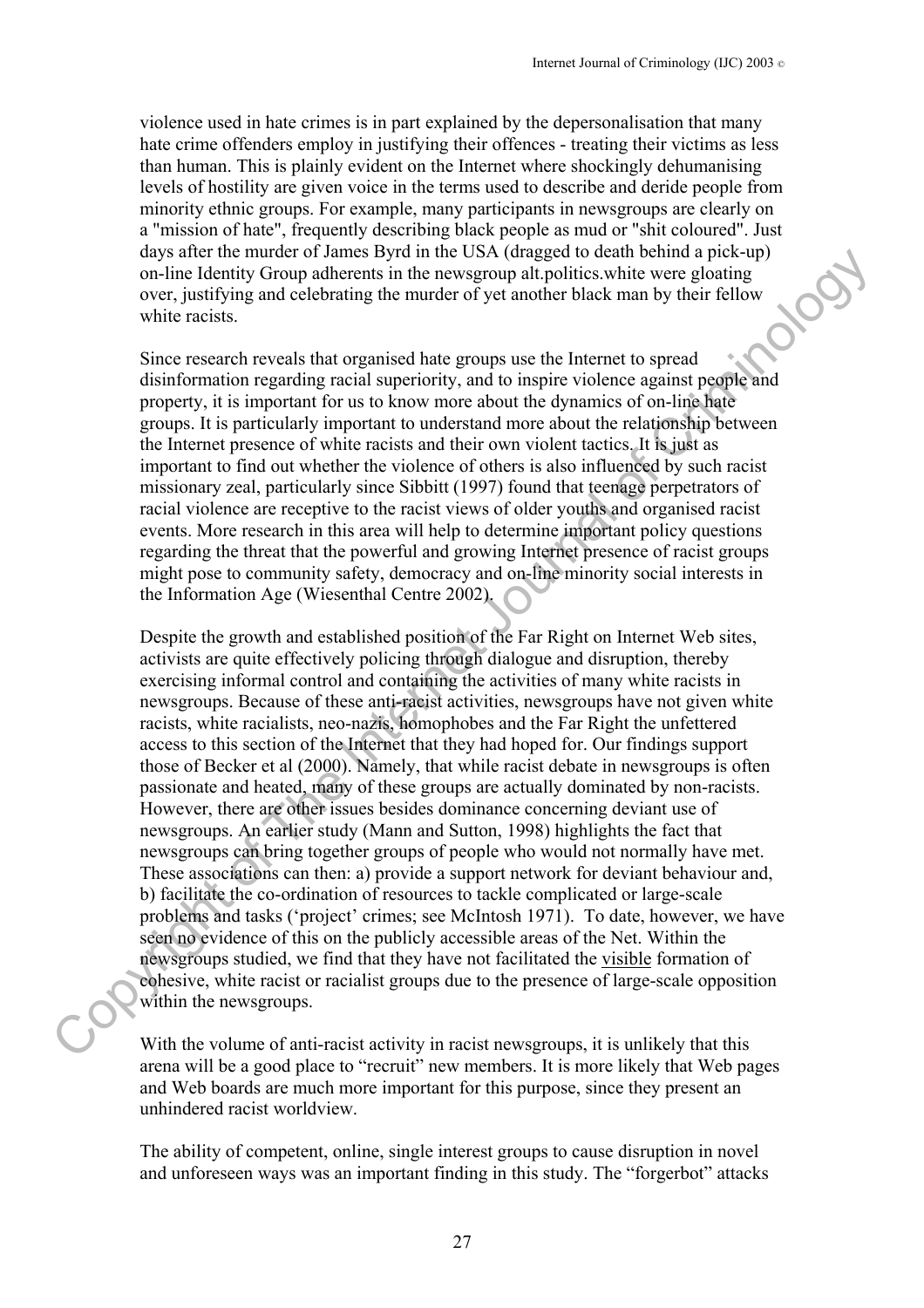in these and other newsgroups target specific groups to make it difficult for members to navigate around the messages in the group. Similar acts of ethical disruption and their counterpart acts of cyber-terrorism might be a fruitful area for further study.

In Internet newsgroups, unlike Web sites, those with extreme racist views, although being brought into some contact with each other, have to confront their opponents on a continuous basis. Racist newsgroups have brought together people who would not normally have 'met' online, but also those who would not normally have '*talked'*. Arguments employed by those of the Far Right have evolved over time (Perry 2001) and so it is important to see whether the heated and continuous conflict within these newsgroups results in an accelerated modification of ideology, arguments, tactics and propaganda employed by racist groups and parties? With this in mind, it seems appropriate to suggest regular assessment of these groups to determine whether the formation of new tactics and forms of organisation have any implications for policy. The deliberate moderation in some posters' language and tone, as they attempt to engage participants in other newsgroups, is, perhaps, an area in need of further research. This is particularly important, since an earlier research study, (Whine 2000), also found that the Net was used more for sharing Nazi ideologies than as a means to command and control for off-line race hate activities. Findings suggest, therefore, that at the time of writing, the Internet is most powerful as a propaganda tool - rather than as a means for planning individual racially motivated crimes. This is arguably the most important issue regarding the use of the Internet by Far Right groups. As Bowling (1993) tells us, racism is dynamic and in a state of constant movement and change, rather than static and fixed. In which case, its evolution on the Internet should come as no surprise, and if it evolves over the next few years beyond the findings of this study then that is probably what should be expected. As Ken Pease succinctly puts it (Pease 2001): 'The means whereby people gain advantage over others by force or fraud…change dramatically over time. Innovation changes crime.' a community have 'note than the between two roomer to generate the policies of the Find the INT (2011) and the main of the INT (2011) and the INT (2011) and the Internet Criminology in the INT (2011) and So It is important

The actions of racists and criminals (organised or not) in meatspace (Sibbitt 1997) are arguably much more important than their activity in cyberspace, yet it may be driven or underpinned by ideology or tactics developed online. However, it could be argued that if individuals are tracked across the Net, by researchers or investigators, without an offence having been committed, their human rights are under threat. This concern needs to be weighed against the potential for serious and devastating crimes - such as those committed by David Copeland the Brick Lane Bomber.

There has been some concern that the Internet does not yet provide a 'hierarchy of sources' - i.e. it seems to place all information sources on a par, thereby creating confusion amongst some of its users as to who is providing the correct information. This absence of authoritative sources has been seen as one of the underlying factors in the success of various Internet facilitated financial frauds – from 'pump & dump' share scams to fake online shops or investments. The presence of the anti-racists in the newsgroups we studied provides a ready and immediate critical response (often with references) to racist propaganda. The presence of critical participants can be also found in other newsgroups, especially medical ones (e.g. the "alt.support.\*" hierarchy), where some participants feel they must remain in the group just to counter the claims of their opponents. However, this is generally not true of Web pages where there is rarely any counter argument presented (see for example the BNP's 'Life of Martin Luther King').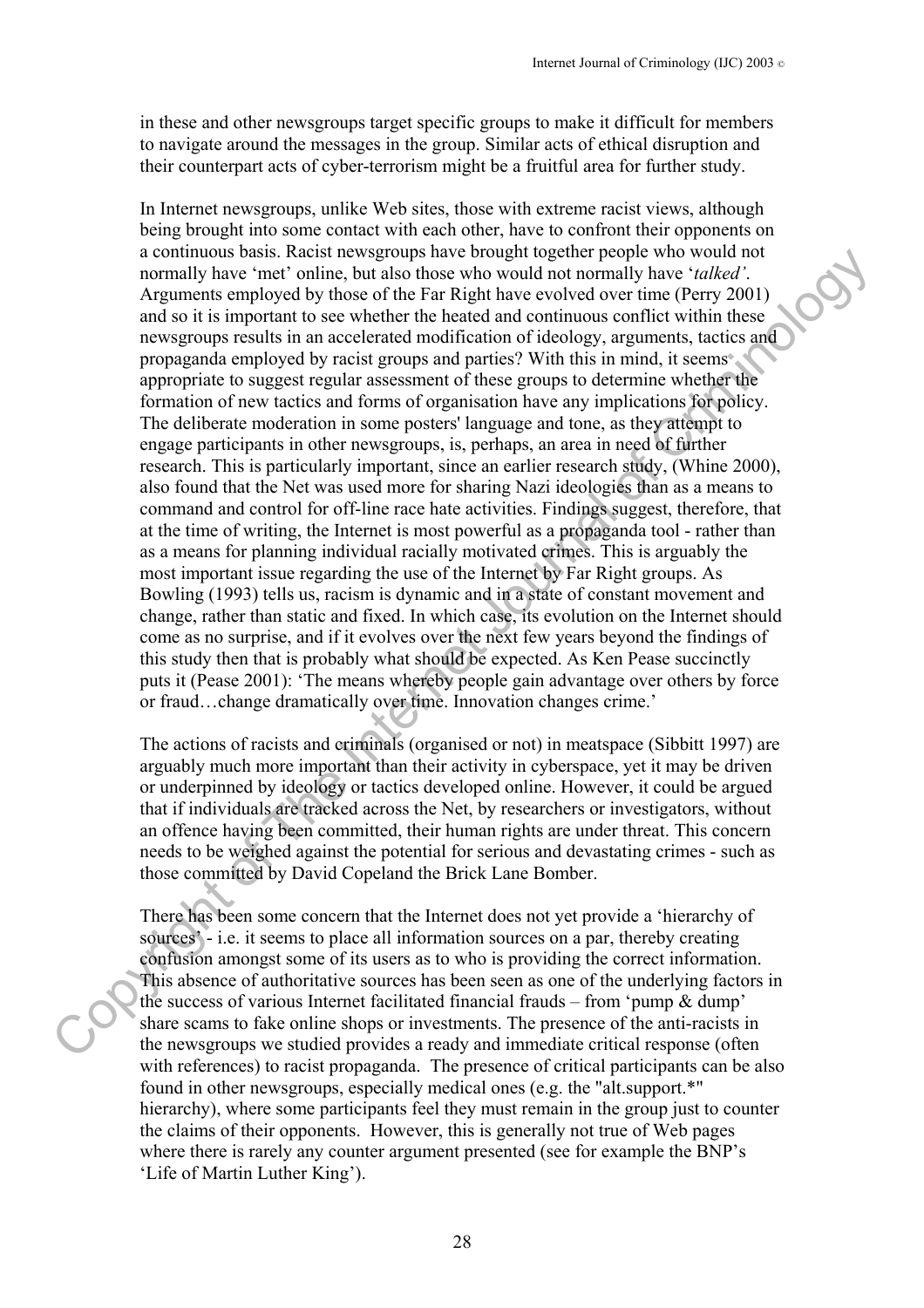Building upon the results of this study, an in-depth assessment should be made of race hate Web pages and chat rooms, with the aim of determining how they are being used by racists to disseminate information, develop ideology, organise, and to what extent they provide a network of support. Investigative research techniques for assessing activity in these arenas will also have to be developed and evaluated.

Copyright of The Internet Journal of Criminology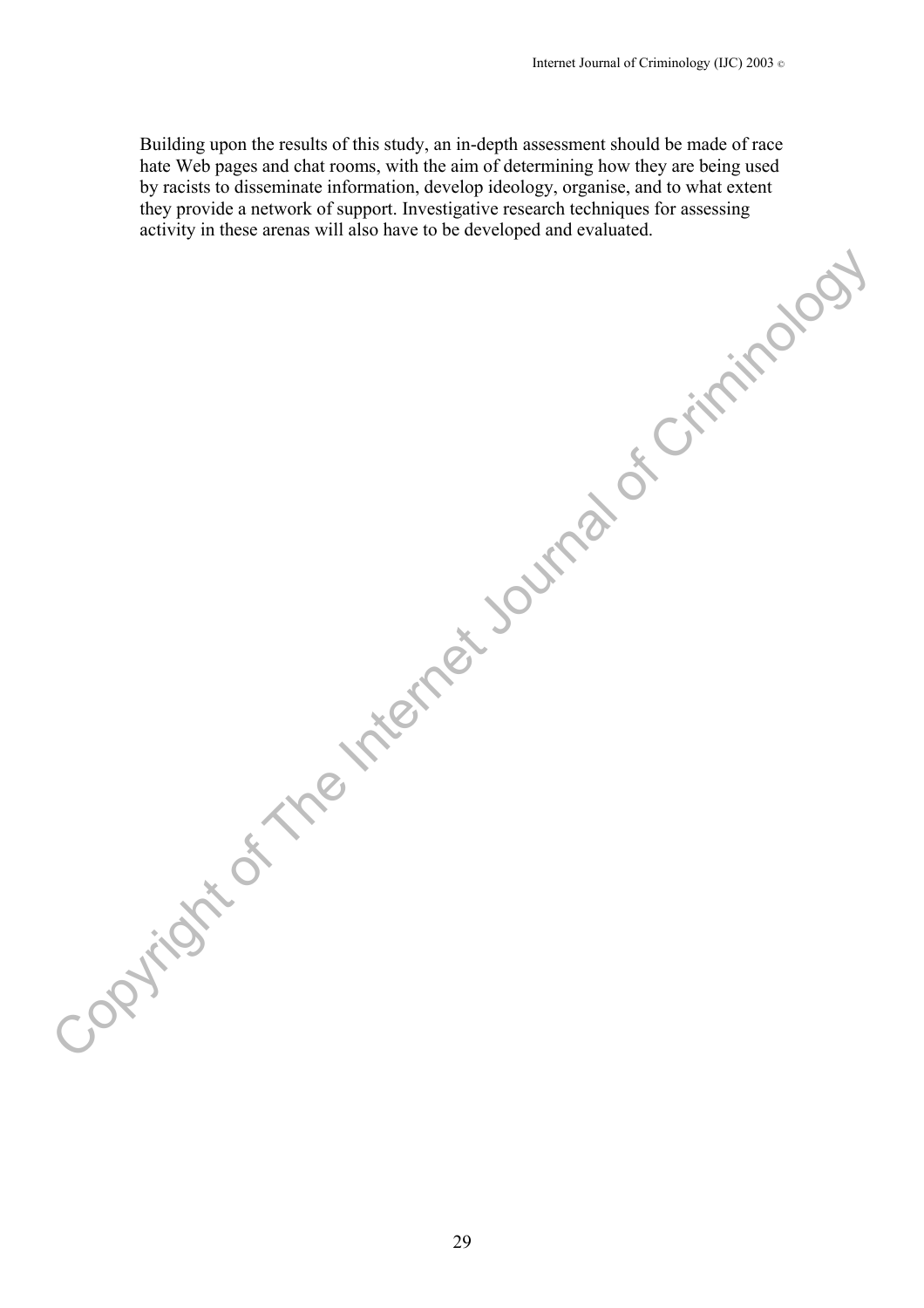# **References**

Back, L. Keith, M. and Solomos, J. (1998) 'Racism on the Internet: Mapping Neo-<br>Fascist Subcultures in Cyberspace', in J. Kaplan and T, Bjorgo, (Eds)., *Nation and*<br>*Race*. New York: New York University Press.<br>Back, L. (20 Fascist Subcultures in Cyberspace', in J. Kaplan and T, Bjorgo, (Eds)., *Nation and Race*. New York: New York University Press.

Back, L. (2002) (forthcoming) Aryans Reading Adorno: Cyberculture and 21<sup>st</sup> Century Racisim. Ehnic and Racial Studies (Autumn/Winter Ed).

Barkun, M. (1998) 'Conspiracy Theories as Stigmatized Knowledge: The Basis for a New Age Racism?' In: J. Kaplan and T, Bjorgo, *Nation and Race*. New York: New York University Press.

Beck, E.M. and Tolnay, S. E. (1995) 'Violence toward African Americans in the Era of the White Lynch Mob'. In D. Hawkins (Ed.) *Ethnicity, Race and Crime: Perspectives across Time and place.* Albany: State University of New York Press.

Becker, P. J. Byers, B. and Jipson, A. (2000). The Contentious American Debate: The First Amendment and Internet-based Hate Speech. International Review of Law Computers and Technology Vol. 14 No.1: Cybercrimes, Cyberspeech and Cyberliberties. Back, L. K.eith, M. and Solomos, J. (1998). Pacism on the Instanct: Mapping New Tessest Subcultures in Cyberspace", in J. Kaplan and T, Bjorgo, (Tds), Nation and<br> *Race,* New York, New York University Press.<br>
Tack, L. (200

Bjorgo, T. (1993) 'Role of the Media in Racist Violence'. In: Bjorgo, T. and Witte, R. (Eds.) *Racist Violence in Europe*. London. McMillan

Bjorgo, T. and Witte, R. (1993) (Eds.) Racist Violence in Europe. London. McMillan.

Bowling, B. (1990) Policing Racial Violence in Britain. Paper presented to the Learned Society, University of Victoria, British Columbia.

Bowling, B. (1993) 'Racial Harassment and the Process of Victimization.' British Journal of Criminology 33 (2): 231-250.

Bowling, B. and Phillips, C. (2002) Racism, Crime and Justice. Longman. Harlow.

Brewis, K. (2002) National Affront. The Sunday Times Magazine, October 27. pp 54- 61.

Field, S. (1990) Trends in Crime and Their Interpretation: A Study of Recorded crime in Post-War England and Wales. Home Office Research Study 119. London: Home Office.

Foresight (2000a) Just around the Corner, Report of the Crime Prevention Panel. London. Department of Trade and Industry.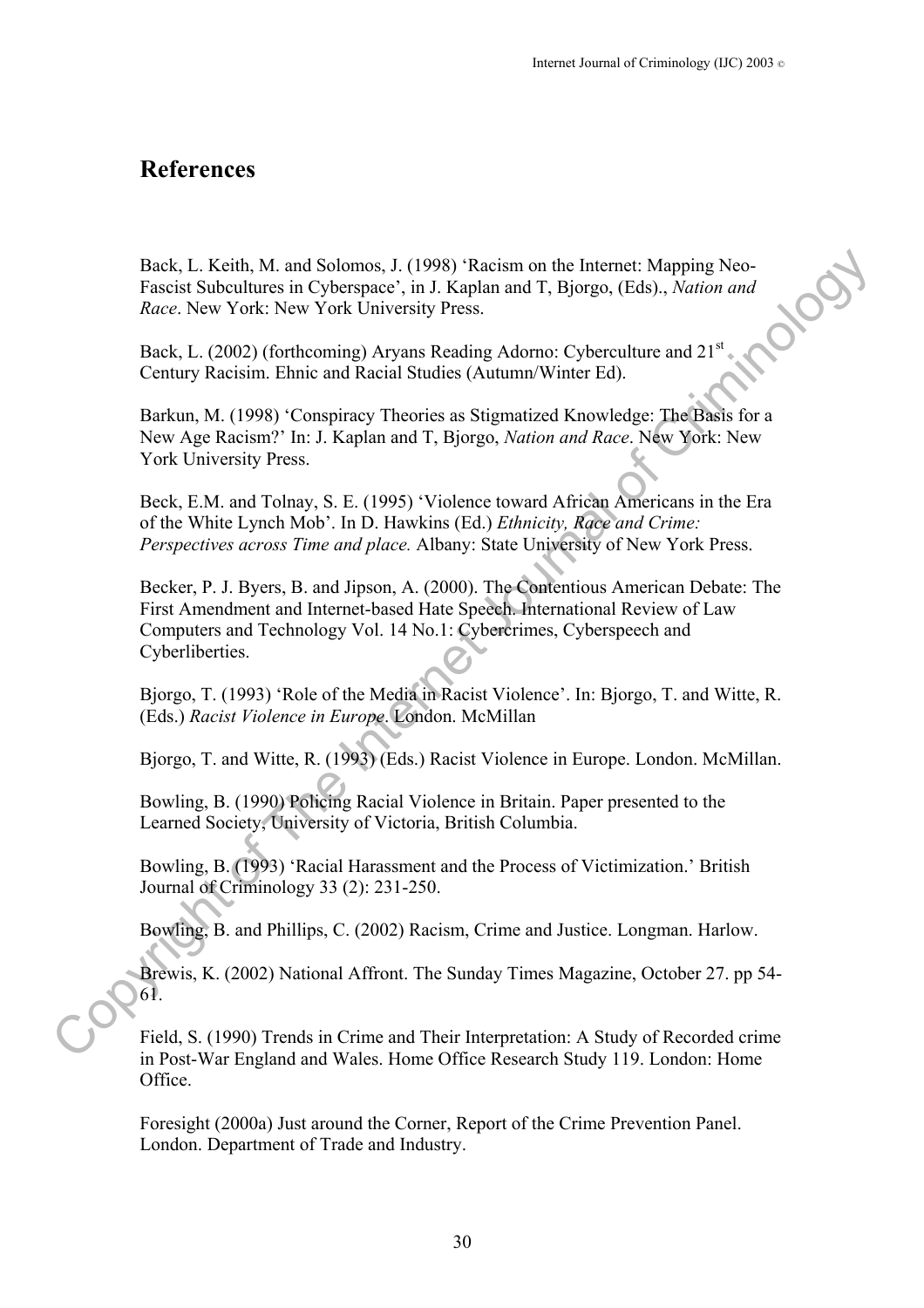Foresight (2000b) Turning the Corner, Report of the Crime Prevention Panel. London. Department of Trade and Industry.

Hamm, M. S. (1994) Hate Crime: International Perspectives on Causes and Control. Cincinnati, OH: Academy of criminal Justice Sciences/ Anderson publications.

Harris, P. (2001) Far Right plot to provoke race riots. Guardian Unlimited Special Report. At <u>http://www.guardian.co.uk/racisim/story/0,2763,500768,00html</u>. Checked<br>13.06.2002.<br>Home Office (2002) Racially Inflate 13.06.2002.

Home Office (2002) Racially Inflammatory Material on the Internet. Available at http://www.iwf.org.uk/about/hogde3-2.htm. Checked 13.06.2002).

Levin, J. and McDevitt, J. (1993) Hate crimes: The Rising Tide of Bigotry and Bloodshed. Plenum. New York.

Levin, J. and McDevitt, J. (2002) 'Hate Crimes'. In Levinson, D. (Ed*) Encyclopaedia of Crime and Punishment.*, Vol. 2. Sage. Thousand Oaks. California.

McIntosh, M. (1971) 'Changes in the Organisation of Thieving' in S. Cohen, (Ed)., *Images of Deviance*, 98-133. Penguin Books. England.

Mann, D. and Sutton, M. (1998) '>>Netcrime: more change in the organisation of thieving'. *British Journal of Criminology.* Volume 38, Number 2.

Pease, K. (1998) Repeat Victimisation: Taking Stock. Home Office Police Research Group Crime Prevention and Detection Series 90. London: Home Office.

Pease, K. (2001) 'Crime futures and foresight: Challenging criminal behaviour in the information age'. In Wall, D. (Ed*.) Crime and the Internet*. London. Oxford University Press. EMITS: P. (2001) For text proposition provides the energy of Universal Channel Checker (100,2002)<br>
Hence Of the Q002) Racially Inflamentary Matchil on the Internet Available at<br>
Home Office (2002) Racially Inflamentary Ma

Perry, B. (2001) In the Name of Hate: Understanding Hate Crimes. Routledge. New York.

Sibbitt, R. (1997) The perpetrators of racial harassment. Home Office Research Study 176. London: Home Office.

Sutton, M. (1995) Supply by Theft: does the market for stolen goods play a role in keeping crime figures high? British Journal of Criminology, Vol. 38 No. 3 Summer 1995.

Sutton, M. (1998) Handling Stolen Goods and Theft: A market reduction approach. Home Office Research Study 178. London: Home Office.

Sutton, M. and Grifiths, M. (2002) Far Right Groups on the Internet: A New Problem for Crime Control and Community Safety? The Criminal Lawyer, No. 123. June.

Sutton, M. (2002) Race Hatred and the Far Right on the Internet. Criminal Justice Matters. Special issue on hate crimes. No 48. Summer.